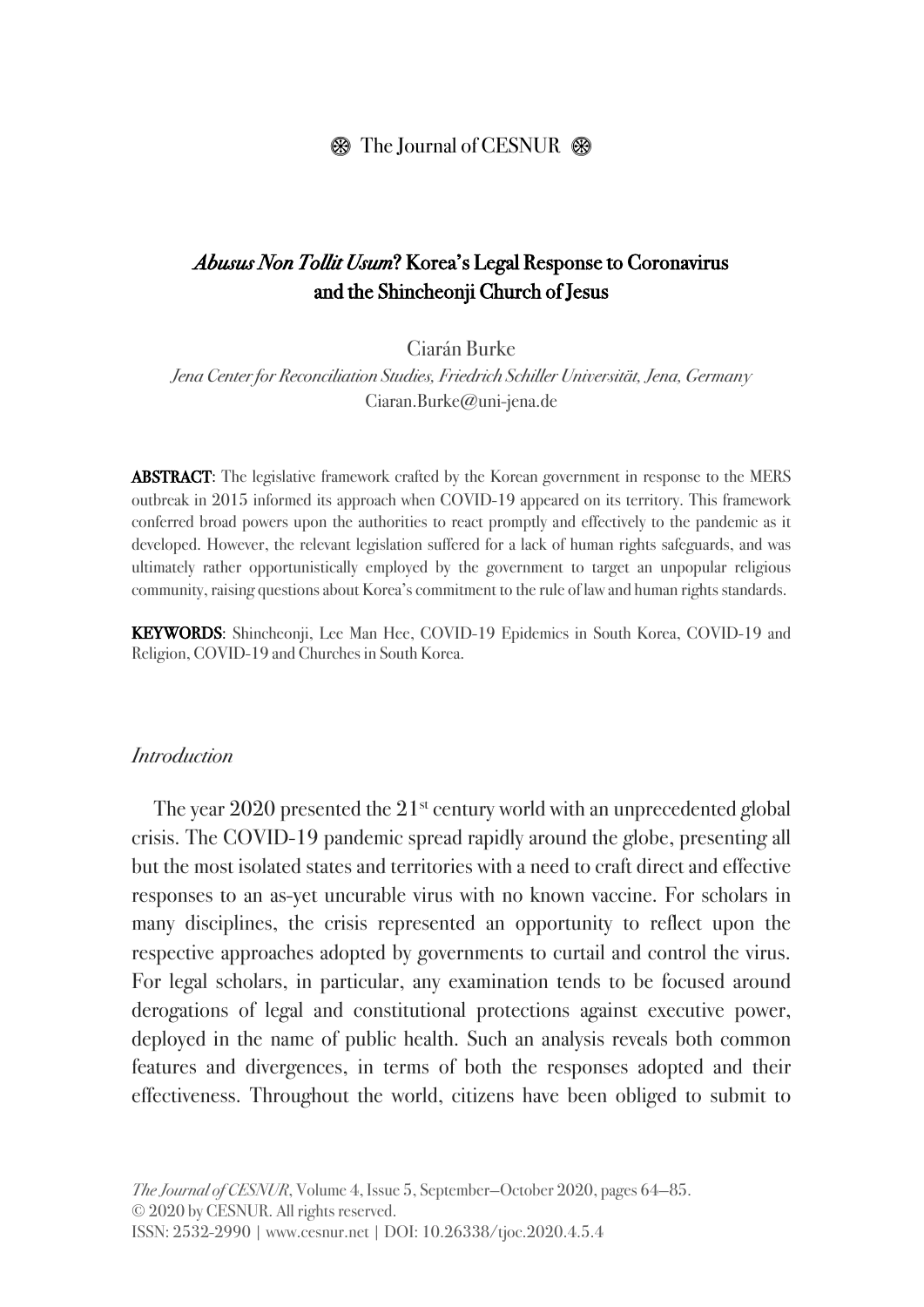restrictions upon their liberty to circulate freely ("stay at home orders"), to travel, and to engage in economic activity. Beyond this, new police powers and increased surveillance have been used, often without normal levels of legislative or judicial scrutiny, as state organs are hamstrung by the lockdown, and as the focus of media tends to be elsewhere.

Despite these common trends, the toll of the novel coronavirus on the protection of rights and liberties in individual countries has been anything but uniform. This is due not least to the fact that, even amongst democracies, states are differently constituted, prize some values more than others, and deal with crises differently. While firm categorizations may be difficult, some broad observations may be made. A *Verfasssungsblog* symposium led by the COVID-DEM project in May of this year proposed four distinct categories of democratic response to the pandemic, namely: (a) effective rationalists; (b) constrained rationalists; (c) autocratic opportunists; and (d) fantasists (Daly 2020).

Tom Daly, summing up the symposium, proposed that a global study of 62 regimes had shown that effective rationalist regimes had

effectively addressed the pandemic through rational policy based on fact, acted within the constraints of the law, and placed clear limitations on emergency actions to preserve maximal democratic functioning,

noting that these states

have benefited from their starting position of high-quality democratic governance, high state capacity, and the economic ability to assist individuals negatively affected by emergency measures (Daly 2020).

Constrained rationalist regimes had also acted in the same vein, reacting in a broadly rational manner based on the rule of law, while being constrained in their policy choices due to poverty and a lack of resources.

These two categories were contrasted with autocratic opportunists and fantasists. Autocratic opportunists were defined as

states where democratic decay has been proceeding apace for years and governments, while seemingly recognizing the reality of the threat, have pounced on the crisis to further consolidate and expand their power,

while fantasists included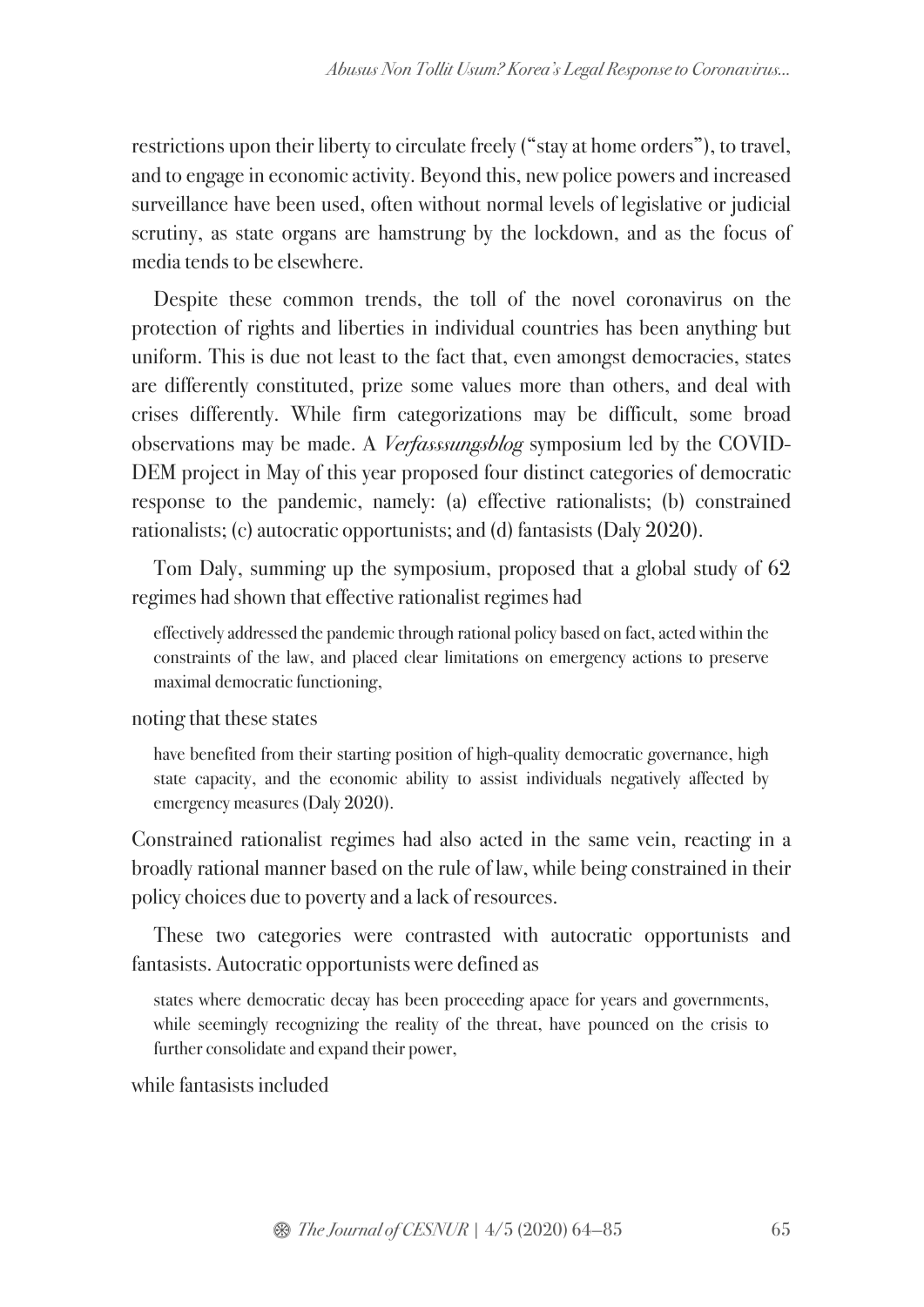governments whose response has been impeded and distorted by partial or full denial of the facts presented by recognized experts, and engagement in conspiracy theories (e.g. that the pandemic is a Chinese bioweapon) (Daly 2020).

This included pandemic denial, while both the third and fourth categories were cast as representing extreme examples of what Sophia Rosenfeld calls "antitruth governance," based on "indifference to the boundaries between truth and falsehood," and on the rejection of discrete and respected scientific expertise (Rosenfeld 2018).

The separation between the first and second ("good") categories and the third and fourth ("bad") categories is largely one based on the honesty of efforts to take the pandemic seriously, and to meet the challenges arising from it to the best of the state in question's abilities. Hungary's use of COVID-19 as a Trojan horse for a power grab by Prime Minister Victor Orbán is presented as the autocratic opportunist model *par excellence*, while Brazil, Poland, and the United States are cast into the fantasist camp, relying on distorted official narratives and undermining the best scientific evidence for the respective administrations' political ends. Both groups opportunistically employed the pandemic, albeit in different ways.

Per Daly—and indeed, the tenor of the entire *Verfasssungsblog* symposium this is to be contrasted with the two rationalist groups, whose commitment to the rule of law involved making an honest effort to meet the challenges raised by the virus:

In many states, the pandemic has simply laid bare the true nature of the political system. Where commitment to good governance and the rule of law endures, it has been reflected in the action taken (Daly, 2020).

Amongst the regimes to attract praise were South Africa (despite resource limitations), New Zealand, and the Republic of Korea (South Korea: hereinafter, Korea), with the latter lauded for having "flattened the curve primarily through contact tracing and successfully held national elections on 15 April—the first country to do so" (Daly 2020).

Efforts to examine legal responses to COVID-19 are useful, demonstrating as they do that the virus itself is not the sole danger. Rather, an additional peril may arise from the abuse of emergency powers or other responses designed to deal with a developing crisis (Ferejohn and Paquino 2004). It is well known that sudden and widespread crises have, in the past—and not infrequently—been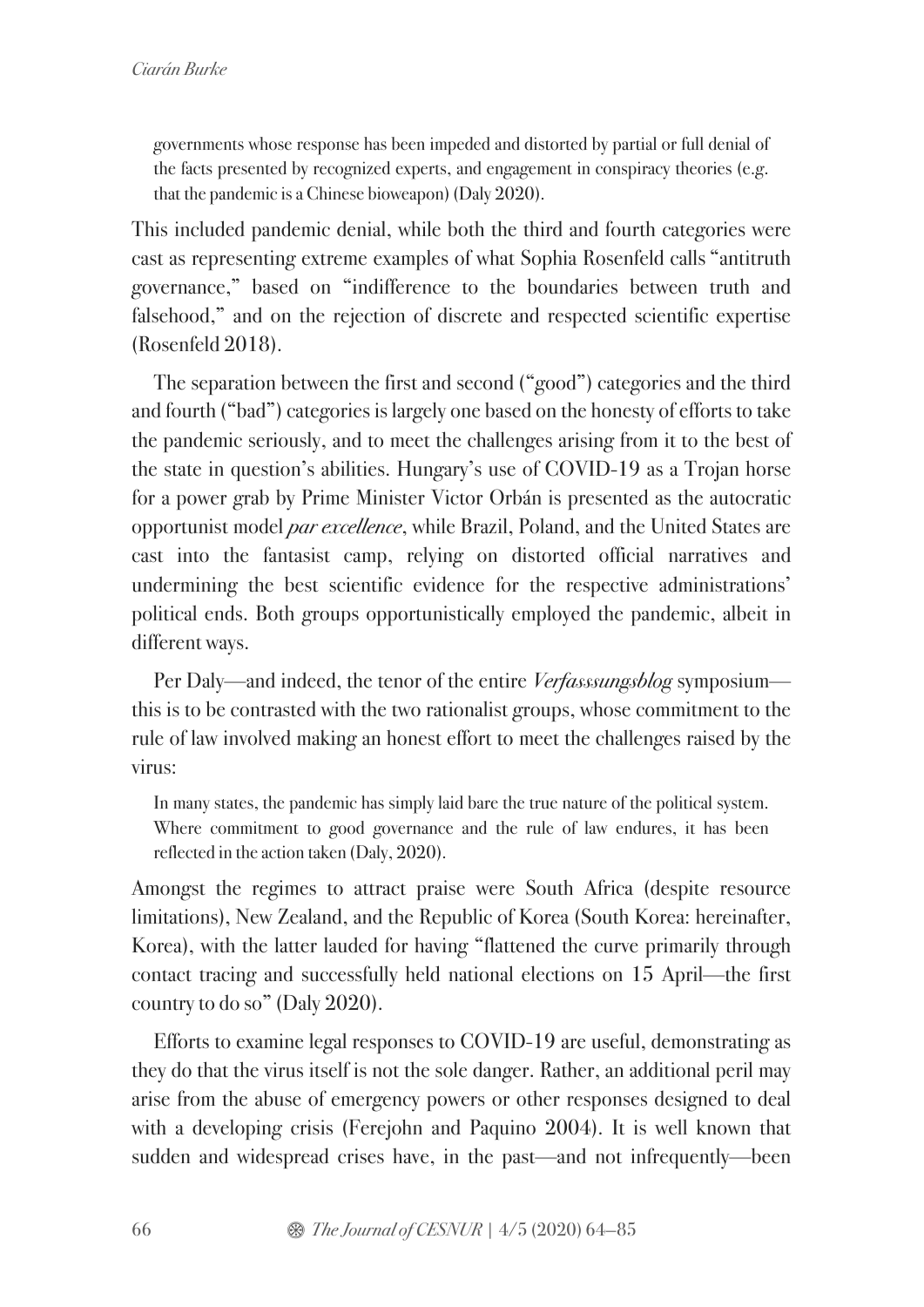used to enact extraordinary legal measures in the name of national security, public health, or other reasons (Feinberg 2016). Such measures often entail grave consequences for human rights protection, and are sometimes difficult to roll back once the crisis is over. As such, the identification of best practices, or good examples, is particularly valuable, as a means of insulating against future crises.

That Korea had been identified as one of the success stories in terms of its response to the outbreak of COVID-19 is hardly a surprise (White 2020). A rigorous system of contact tracing and multiple government interventions helped to keep the transmission rate relatively low. The government quickly identified the importance of preventive measures, early diagnostics, and a centralized control system (Oh 2020).

In addition, as distinct from many other countries, Korea was well prepared for the outbreak. The government had learned lessons from the comparatively recent outbreak of Middle East Respiratory Syndrome (MERS) in 2015, where Korea was the worst hit state outside the Middle East (Lee 2015). The lessons learned from the MERS outbreak led to significant legislative reform, and bespoke legislation to deal with future outbreaks, which was invoked in the wake of COVID-19, and which crucially rendered it unnecessary to declare a state of emergency (Kim B. 2020).

However, as shall be explained, the superficial veneer of Korea's success story obscures a troubling appendix. Many confirmed cases of the novel coronavirus have been officially linked to an already marginalized religious minority, and the Korean authorities' actions in relation to its members—and more recently, its leader—raise difficult questions concerning Korea's compliance with an assortment of international human rights norms, its own constitution, and whether the response of the authorities in fact belongs in the "effective rationalist" category at all.

# *Learning from MERS*

Korea experienced its first confirmed MERS infection in May of 2015. Directly thereafter, the Ministry of Health and other official organs undertook a range of public health protection measures, including several that were not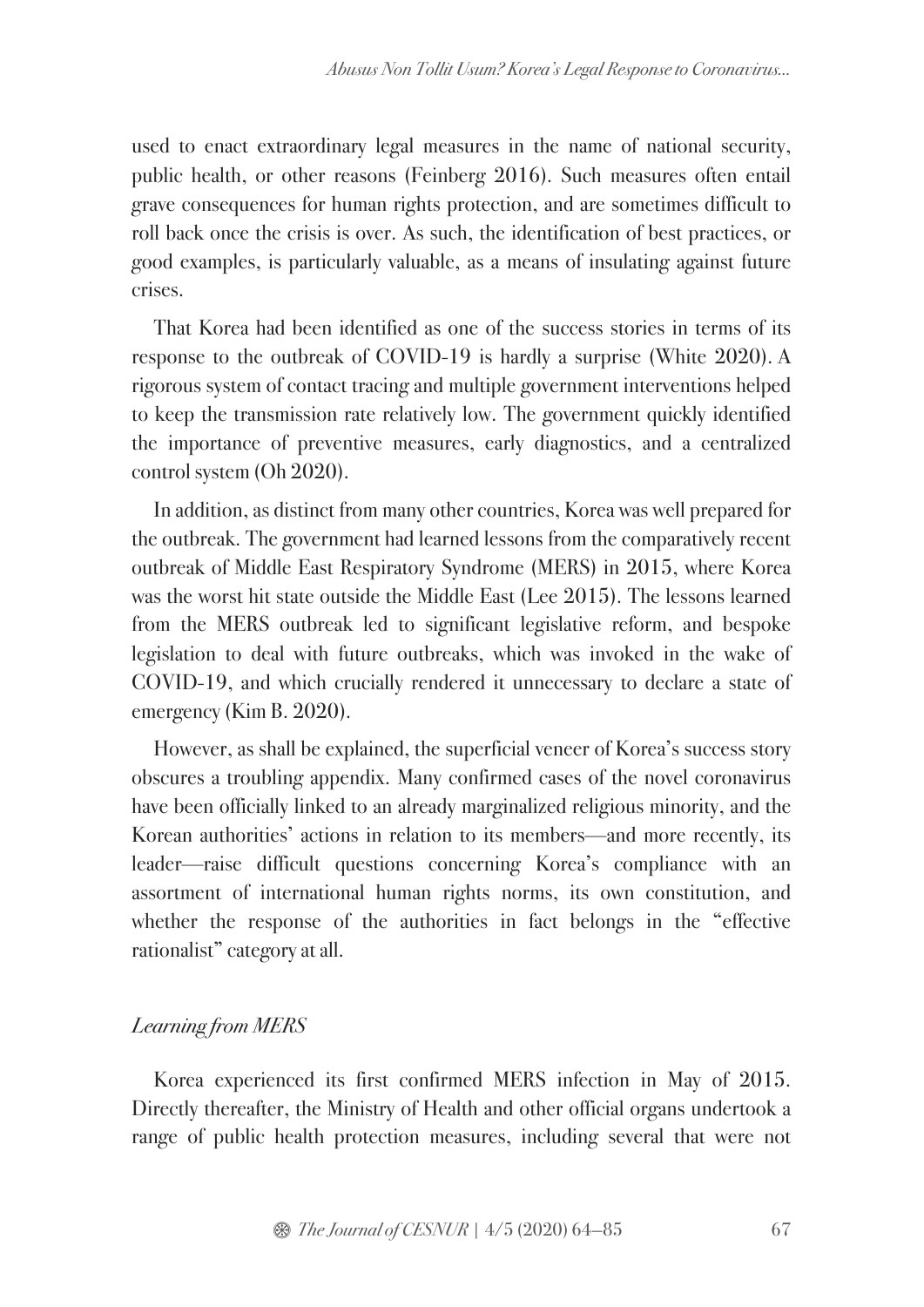officially sanctioned by legislation (Kim 2017). The law that was then in force was seen as not being fit for purpose, as it failed to grant effective enforcement powers for mass public health measures to either the central or the regional authorities. As such, the authorities justified their response as doing what was necessary in the circumstances (Park 2017).

However, given that no legislation existed to guide the response, it was up to policy makers to determine how to proceed on an *ad hoc* basis. This resulted in a response characterized by a culture of secrecy, in the interest, *inter alia*, of the right to privacy of those infected as well as the prevention of public panic. The Health Ministry withheld details concerning the locations of infected individuals from the public, on the grounds that identifying the medical institution treating MERS patients might cause unnecessary anxiety to other patients (Shin 2015; Lim 2015; Bae 2015).

However, this approach was deeply unpopular, and resulted in local authorities—including hospitals and municipalities—being uninformed or underinformed about the risks they were facing from infected individuals in their locality, as well as ultimately spreading the virus further (Chowell et al. 2015, 210). Moreover, the government's approach to the outbreak was inconsistent over time, with policies changing in response to public outcry. This did not give the impression of a state led by persons with a firm hand on the tiller.

Anxious to avoid a repeat of the mistakes made in response to MERS, the government engaged in a stocktaking exercise after infections subsided, eager to be better prepared for the next infectious disease (Lee and Ki 2015, 706). A number of core issues to be addressed were identified, including interinstitutional cooperation. In order to deal with issues around communication, overlapping competences, and effective responses, it was decided that a new legal regime for the management of infectious disease outbreaks should be implemented. The main plank of this reformed legal structure was the Infectious Disease Control and Prevention Act (IDCPA), which came into force in 2016.

The IDCPA is a comprehensive legislative enactment, aiming to provide for a firm, overarching framework concerning measures that may be taken by the authorities in the event of an infectious disease outbreak. It represents *lex specialis*, therefore derogating from certain general provisions of Korean law (for example the Data Protection Act), but as ordinary legislation, is to be interpreted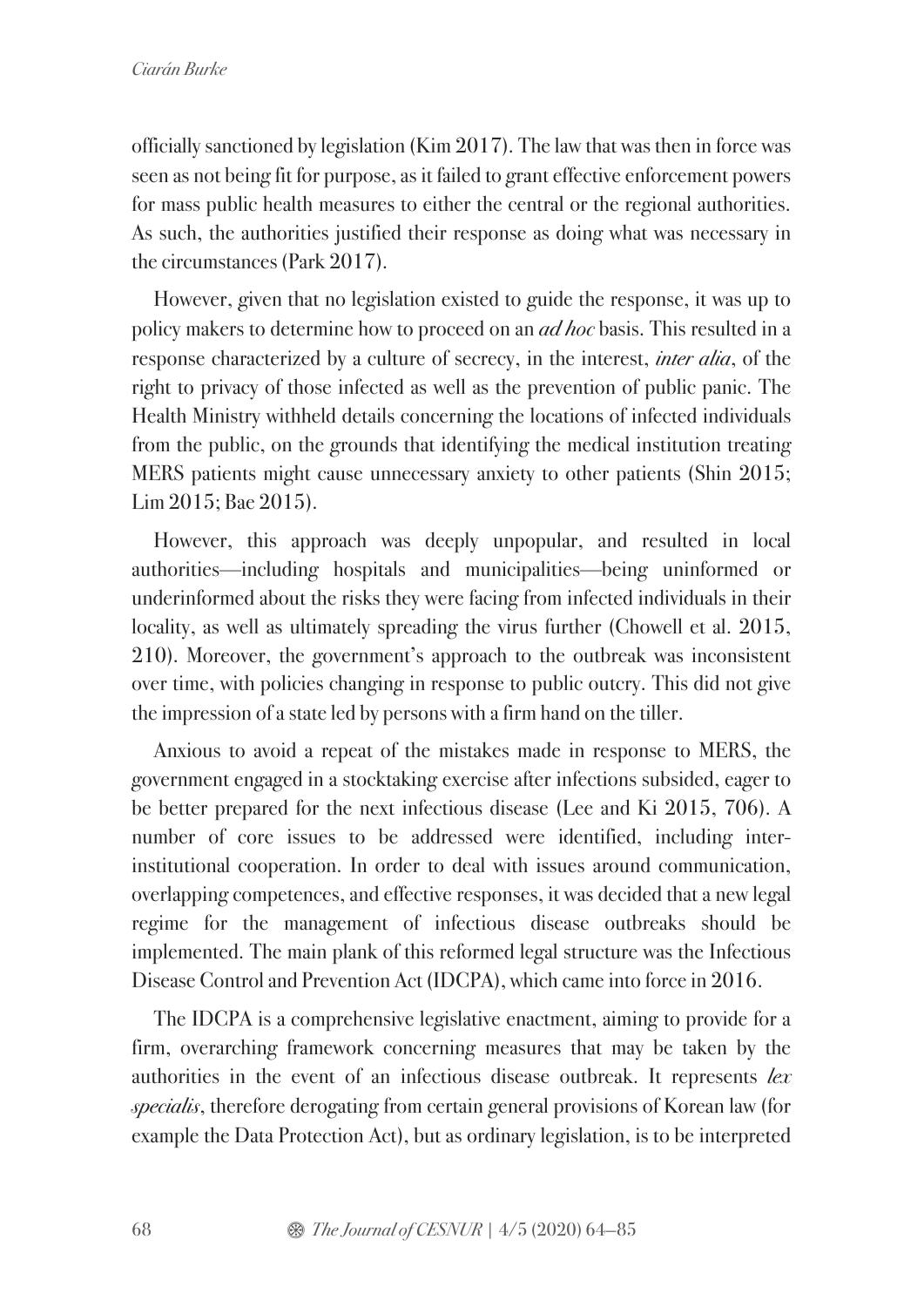and applied in accordance with the fundamental rights provisions of Korea's Constitution. This is an important consideration. Past examples from around the globe have shown that failure to guarantee fundamental rights in the face of emergencies can result in the scapegoating of unpopular minorities as a means of avoiding pointing the finger of blame at the authorities.

In addition, the public panic accompanying moments of national crisis can often mean that governmental responses thereto escape the usual scrutiny, giving public powers a freer hand to act against their enemies. The example *par excellence* is the 1933 *Ermächtigungsgesetz*, enacted by the Nazi regime, ostensibly in reaction to the arson of the *Reichstag*, allegedly by a Dutch Communist agitator (Schneider 1955). As noted, responding to COVID-19 has also provided some governments with an opportunity to seize additional powers, increasing the risk that minorities—including religious groups—may find themselves marginalized and ostracized.

### *An Uncoordinated Comparator: The Indian Example*

The risks arising from an uncoordinated approach to COVID-19 have proven deeply problematic for religious communities in other states. India provides a prime example of a state in which case the virus outbreak resulted in increased discrimination against a particular religious group, namely the Muslim community. Members of the Muslim minority had gathered in confined places to pray together in close proximity, sharing food and socializing (Subramaniam 2020).

In India, the gathering of the Islamic group Tablighi Jamaat provided the starting point for discriminatory behavior within the Corona crisis. An outbreak was linked to a festival held by this group in Delhi, which included visitors from several other countries, including Thailand, Indonesia, and Sri Lanka, who visited India for the event, and then left India again (Subramaniam 2020). Muslim groups in India had been targeted well before the Corona crisis started, and bore the brunt of majoritarian prejudices (Kapila 2020). However, in India, this had been backed by official action. The government of Narendra Modi has pursued an agenda of promoting Hindu nationalism since 2014. This has involved repeated targeting of the Muslim minority in the country (Bajoria 2020). A prominent example of this is the Citizenship (Amendment) Act of 2019, which rendered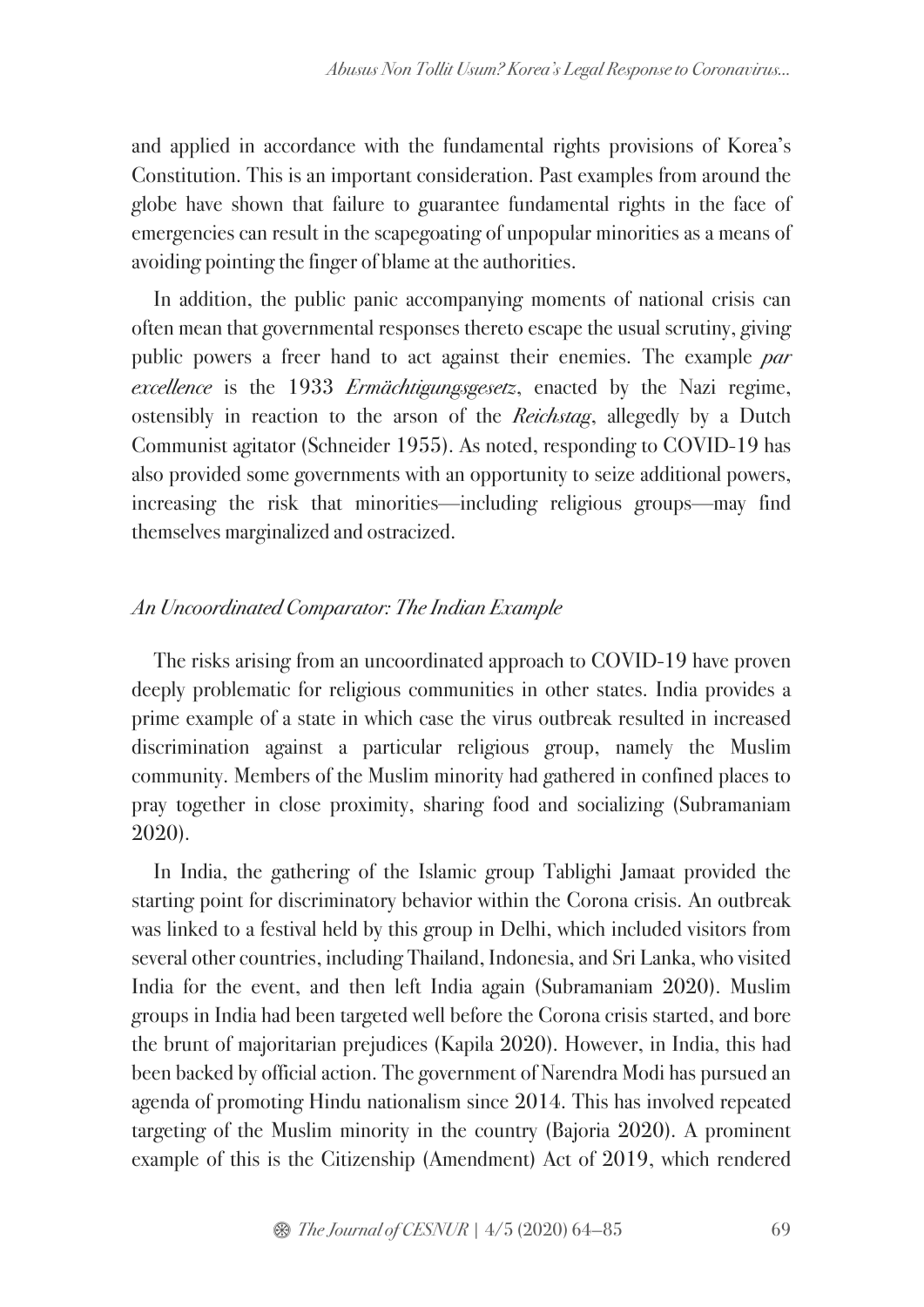religion a relevant factor for the granting of citizenship (Bajoria 2020). The Act provided a right to attain citizenship for all non-Muslim irregular migrants present in India, though not for Muslims, thus directly discriminating on religious grounds (Human Rights Watch 2019).

The government of India has overtly and repeatedly linked the rapid spread of COVID-19 to minority religious groups. In India, claims were made that the Tablighi Jamaat was in the process of waging a "Corona Jihad" (Kapila 2020). Kapil Mishra, a member of the ruling Hindu nationalist Bharatiya Janata Party (BJP), claimed that "Tablighi Jamaat people have begun spitting on the doctors and other health workers. It's clear, their aim is to infect as many people as possible with coronavirus and kill them" (Ellis-Petersen and Rahman 2020). Indian media went a step further, claiming that the Muslims, and not only the Tablighi Jamaat, were deliberately aiming to spread the virus across the country (Ellis-Petersen and Rahman 2020). Muslims were accused of spitting on food and infecting water supplies with the virus, being branded "corona terrorists," an impression the government did little to dispel (Ellis-Petersen and Rahman 2020).

In addition, the machinery of the State was employed to menace leaders of the community via the criminal justice system. In India, Maulana Saad, the leader of the Tablighi Jamaat, was charged with breaking the Epidemic Diseases Act for not observing the social distancing recommendations of by the Government (Prasad 2020), and with culpable homicide and negligence (Krishnan 2020). The police in Maharashtra filed cases against more than 200 members of the group (*The Japan Times* 2020).

The public reaction in India was predictably extreme. Examples of excesses by members of the public and officials abound. An imam was stopped on his scooter by a police officer who assaulted him, and accused him of spreading the virus (Regan, Sur, and Sud 2020). Some Muslims were denied medical care (Slater and Masih 2020). The privately-run Valentis Cancer Hospital in Uttar Pradesh published an advertisement stating that any Muslim desiring treatment must prove beforehand that he or she was free from COVID-19 (Naqvi and Trivedi 2020). Other hospitals have separated their patients into Hindus and Muslims (Yashoda 2020). Certain villages have denied access to Muslims, and warned that if any Hindu were found to be fraternizing with a Muslim, they would be fined 500 to 1,000 rupees (Ellis-Petersen and Rahman 2020).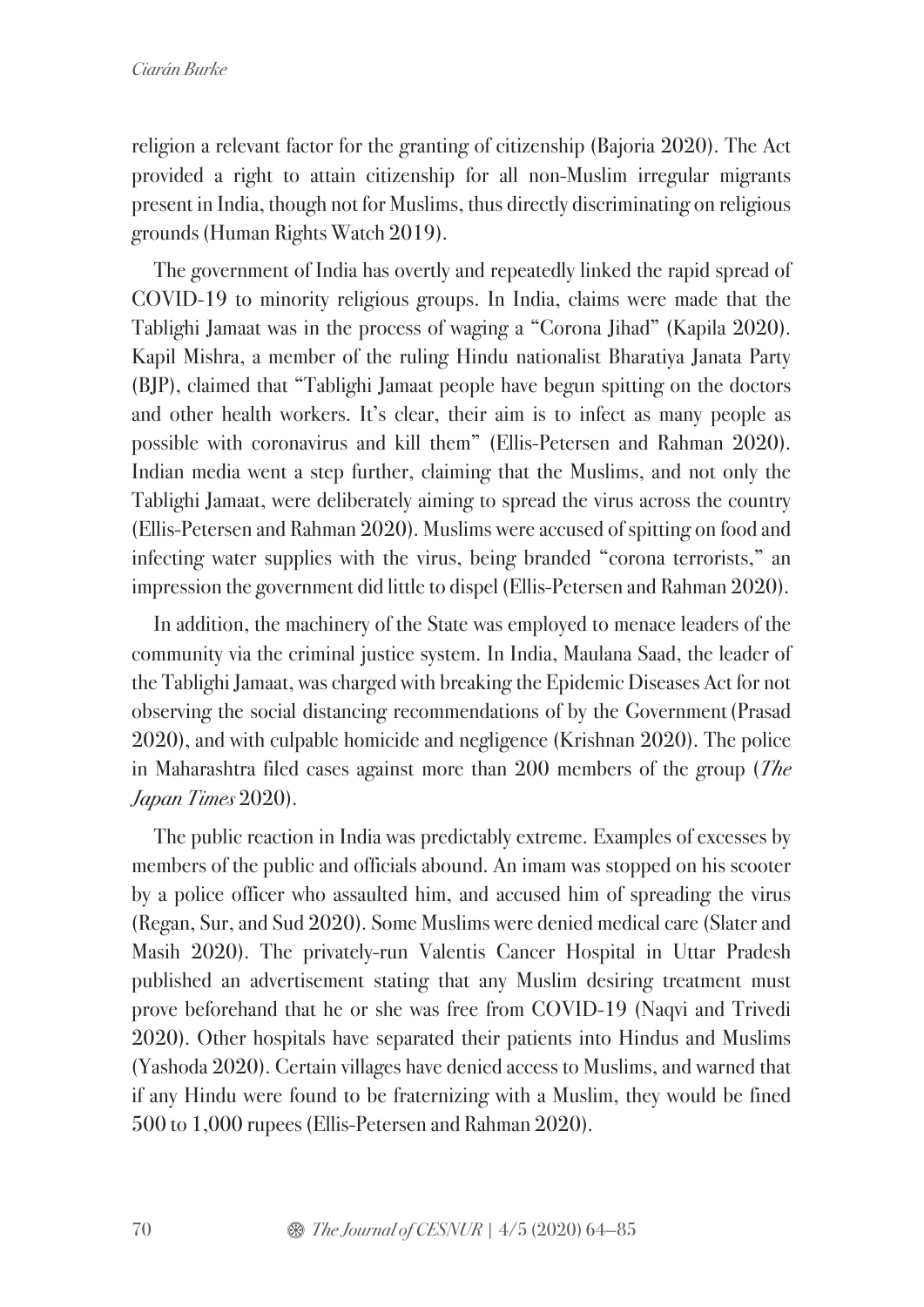#### *Korea's Coronavirus Response: A Legal Framework Fit for Purpose?*

On the face of it, as noted, Korea's Constitutional framework, as well as its commitment to the rule of law, its adherence to international human rights treaties, but in particular, its bespoke legislation, gave good grounds to assume that a proportionate, evidence-based response to COVID-19 would be deployed, and rendered the position of marginalized minority groups much safer than in a context like that of India. However, the reality as it transpired did not reflect this supposition. In order to explain why this was the case, it is necessary to examine in detail the framework itself.

Korea's 1948 Constitution was substantially revised in 1987, in order to strengthen the protections for democracy and the rule of law; this was accompanied by several legislative enactments covering human rights (West and Baker 1988, 135). The Constitution now contains a number of provisions covering human rights. Specifically, the right to freedom of religion is protected under Article 20, which also provides for the separation of church and state, and proscribes the recognition of a single national creed. Further, Article 11 proscribes any discrimination based on a citizen's religious belief.

In tandem, Korea has progressively increased its level of international human rights protection, having ratified seven significant human rights treaties: the International Convention on the Elimination of all Forms of Racial Discrimination (ICERD), the Convention on the Elimination of All Forms of Discrimination Against Women (CEDAW) and its Optional Protocol, the International Covenant on Civil and Political Rights (ICCPR) and its Optional Protocol, the International Covenant on Economic, Social and Cultural Rights (ICESCR), the Convention on the Rights of the Child (CRC), the Convention Against Torture and Other Cruel, Inhuman or Degrading Treatment or Punishment (CAT), and the Convention on the Rights of Persons with Disabilities (CRPD) (Lee 2017, 96). The overall impression, then, is one of a state that is deeply concerned with the protection of human rights on its territory.

It is into this framework that the IDCPA was inserted. The IDCPA was essentially a technical enactment, having little enough, on the face of it, to do with human rights, but rather representing a *modus operandi* of effectively dealing with any outbreaks of infectious diseases that might occur in the future. However, in reality, its impact upon the rights of one particular religious community was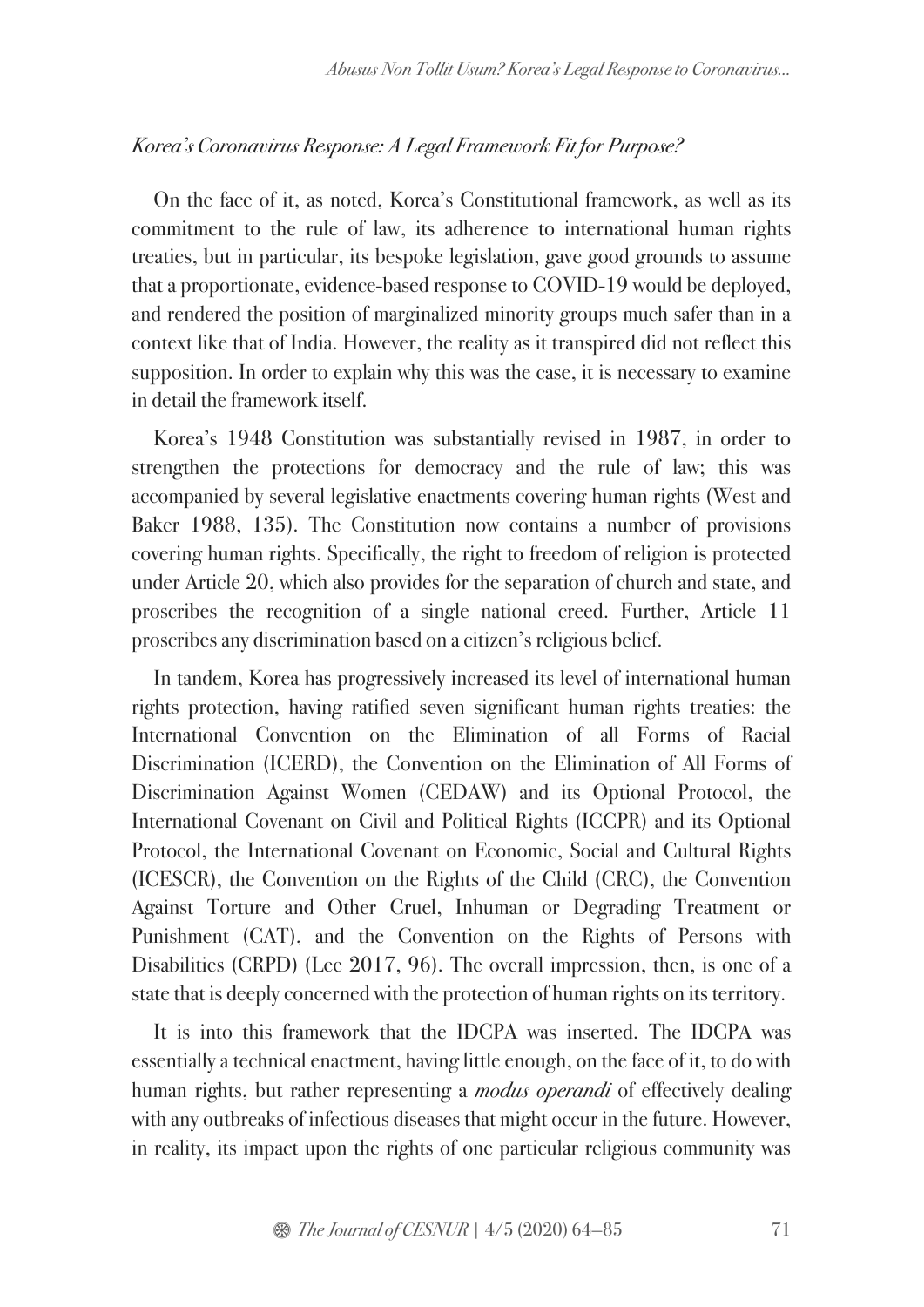considerable, owing chiefly to the flexibility that formed part of its legislative design. Article 76-2 of the IDCPA grants the Ministry of Health and the Director of the Korean Center for Disease Control (KCDC) legal authority to collect personal data, without a warrant, from those already infected and from potential patients. Article 76-2(1) enables the authorities to require "medical institutions, pharmacies, corporations, organizations, and individuals" to provide "information concerning patients […] and persons likely to be infected."

Article 76-2(4) also expressly mandates private telecommunications companies, as well as the National Police Agency to share the "location information of patients [...] and [of] persons likely to be infected" with health authorities, upon request. It should also be noted that no criteria were provided for identifying persons "likely to be infected" through contact tracing or otherwise, thus giving the authorities significant discretion in this regard. In addition, per Article 76, upon request, both public and private actors were obliged to surrender, *inter alia*: (a) personal information, such as names, resident registration numbers, addresses, and telephone numbers; (b) prescriptions and records of medical treatment; (c) records of immigration control; and (d) other information for monitoring the movement of patients with infectious diseases.

Again, the category of "other information" was left undefined, to be determined on an *ad hoc* basis via presidential decrees. These provisions ensured that the ambit of the material that might be suggested by the authorities was extremely broad. While the Data Protection Act continued to apply to the extent that it did not conflict with the IDCPA, the only significant protections afforded in this regard were that individuals placed under surveillance should be notified, and that information gathered should be destroyed when the "relevant tasks have been completed," though the means by which such information can be effectively destroyed was not prescribed.

In addition to Article 76, several provisions of Articles 6 and 34(2) are also highly relevant. These were drafted as a result of the public perception that the response to the 2015 outbreak was overly secretive. Articles 6 and 34(2) invoke the public "right to know," requiring the Ministry of Health to "promptly disclose information" to the public about the "movement paths, transportation means [...] [and] contacts of patients of the infectious disease." These articles, read together, constitute another significant incursion into the private lives of infected persons and of those with whom they had contact (Jo 2020).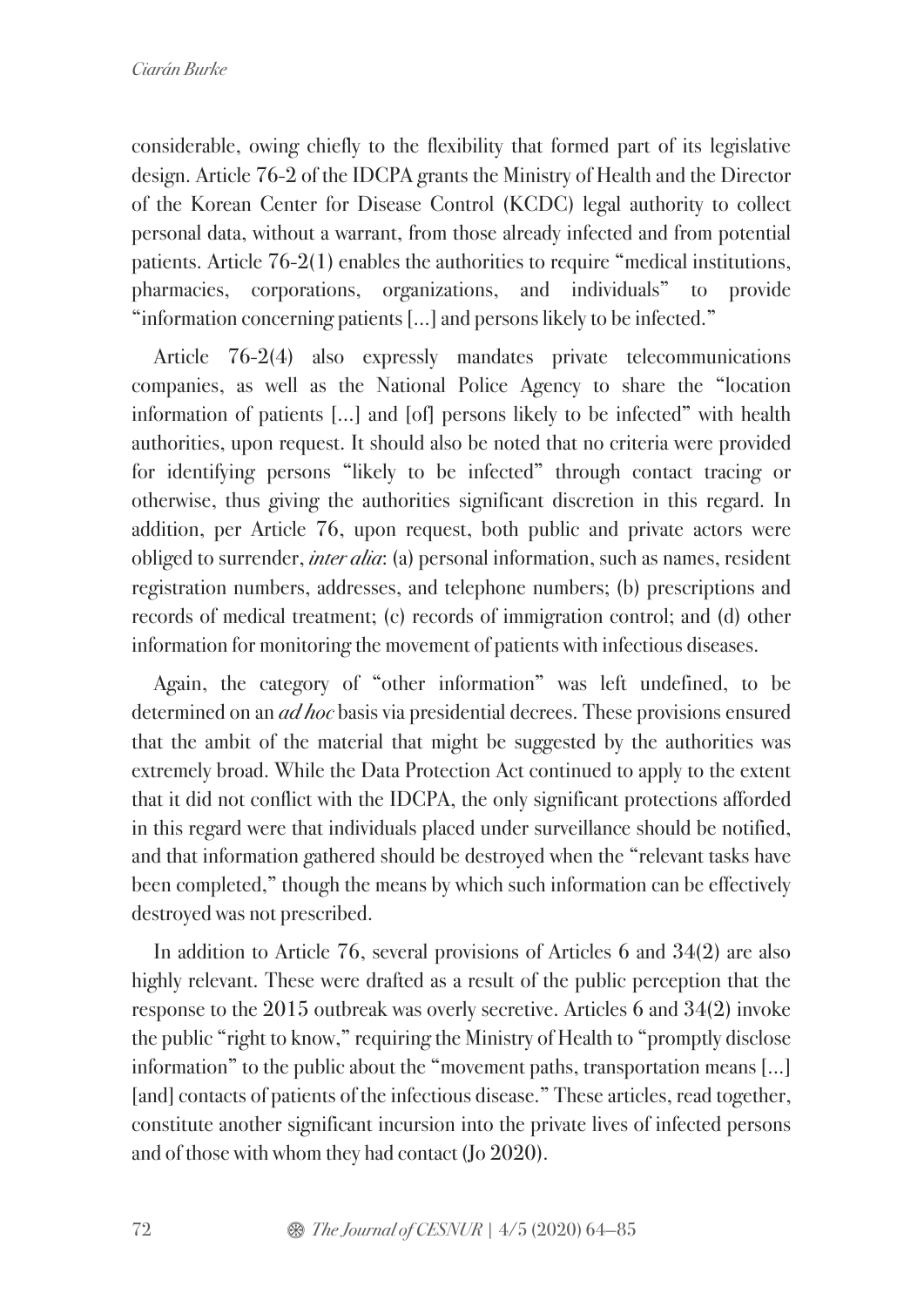The IDCPA also provides the government with a variety of legal means to impose physical restrictions upon individuals during a pandemic or similar outbreak. Article 47(1) empowers authorities to shut down any location "recognized (or confirmed) to have been infected," without stipulating any test for contamination. Article  $49(1)(2)$  further permits the "restrict [ion] or prohibit[ion of] performances, assemblies, religious ceremonies, or any other large gathering of people."

While it is clear that the framework proposed by the IDCPA answers many of the objections that may have been levelled against the previous response to MERS, prioritizing as it does transparency and the protection of public health visà-vis data protection and personal privacy, some objections might be levelled against it. Most obviously, the categories described are broad, key terms are left undefined, and the entire IDCPA, read together, suffers for a lack of legal certainty. This entailed that it could be applied in a number of different ways in practice, as was to become apparent during the novel coronavirus outbreak of 2020, with problematic results.

### *Applying the IDCPA and the Shincheonji Church of Jesus*

The vague definitions and broad terminology of the IDCPA were to prove significant in the context of the COVID-19 pandemic, which spread to Korea in early 2020, with the first confirmed case being announced on January 20. Preparations for the management of a fresh epidemic began as early as November 2019, however, adding to the impression of a country that was well prepared to weather the gathering storm (Khatouki, 2020). In mid-February, President Moon declared that he was confident that "the situation [would] almost disappear" (Khatouki 2020), and urged people not to succumb to "excessive fear and anxiety [that would make] it more difficult for the economy" (Do 2020).

However, the positive outlook was to change. On February 16, 2020, a 61 year-old woman, "Patient 31," entered a building belonging to the Shincheonji Church of Jesus (SCJ) in Daegu, and joined a ceremony with approximately 1,000 other church members. She left several hours later, having apparently scattered pathogens around the building, which was later identified by the Korean authorities as having triggered one of the largest COVID-19 outbreaks in the world (Thompson 2020).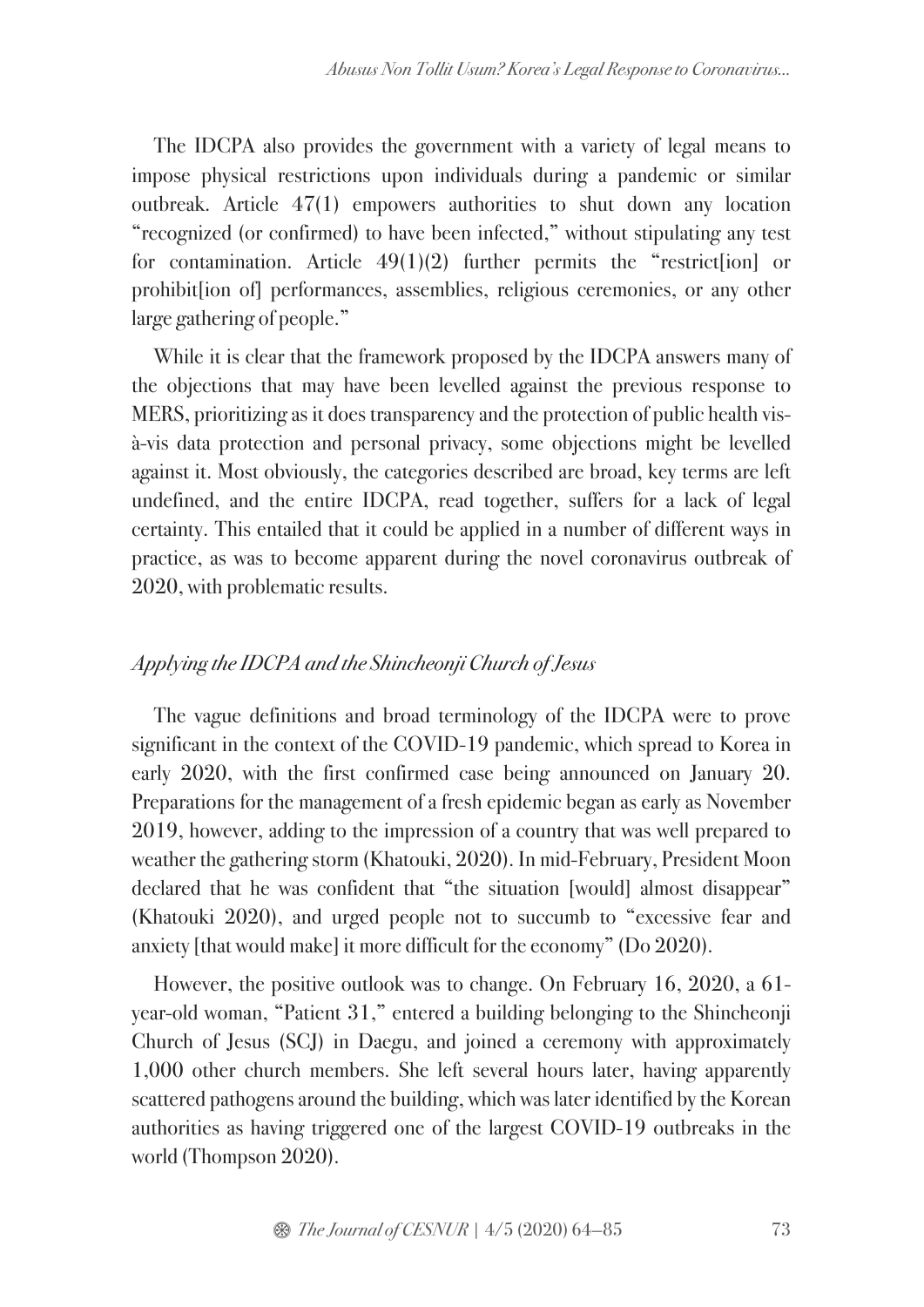The SCJ, a Christian group with approximately 320,000 members (KOSIS 2017), is part of the so-called Christian new religious movements in Korea. New religions are especially popular there, particularly since the end of the Korean War (Pokorny 2018, 243–44). Other movements within this group, however, have larger membership bases (Barker 2018; Pokorny 2018). The SCJ enjoys a disproportionately high profile, being unpopular with other religious congregations in particular, which resent its rapid growth at their expense, and which have endeavored to engender public hostility to the SCJ (International Institute for Religious Freedom 2020; see also Introvigne 2020). In response to the hostility that it has faced, the SCJ defended its position via recruitment and information campaigns. In tandem with this, a culture of increasing secrecy has developed, partly due to the fact that members of the SCJ face discrimination if "outed." This secrecy has raised claims that those who join the SCJ may have been deceived (Introvigne 2020).

Prior to the identification of Patient 31, the SCJ took measures to inform its members concerning the risks associated with COVID-19, and preventive measures that might be undertaken. From February onwards, anyone who was at risk of being infected with the virus was prohibited from participating in church events. Despite this, Patient 31 attended several such events, and is assumed to have spread the disease to hundreds of SCJ members (Khatouki 2020).

By February 20, 53 of those who had attended the SCJ ceremony in Daegu, or family members of attendees, had been infected with the virus. Three days later, this figure had risen to 300, representing over 50% of cases in Korea, though with virtually no spread outside the city of Daegu (*The New York Times* 2020). By March 8, the KCDC announced that 79.4% of confirmed COVID-19 cases were related to group infections, and that the outbreak associated with SCJ totaled 4,482 infections, or 62.8% of all confirmed cases in Korea (Bahk 2020). As of July 21, the proportion of the total cases associated with the SCJ had dropped to 37%, though the proportion was still notably high (Korean Centre for Disease Control 2020a). However, as time went on, the origin of the confirmed cases around Korea became more diversified, with a progressively lower proportion being linked to the SCJ (Kang 2020, 168–70).

In mid-February, President Moon called for a full survey and examination of all members of SCJ (Choi 2020). In response, the Prime Minister instructed the KCDC to test the entire SCJ community (*Yonhap News Agency* 2020b). He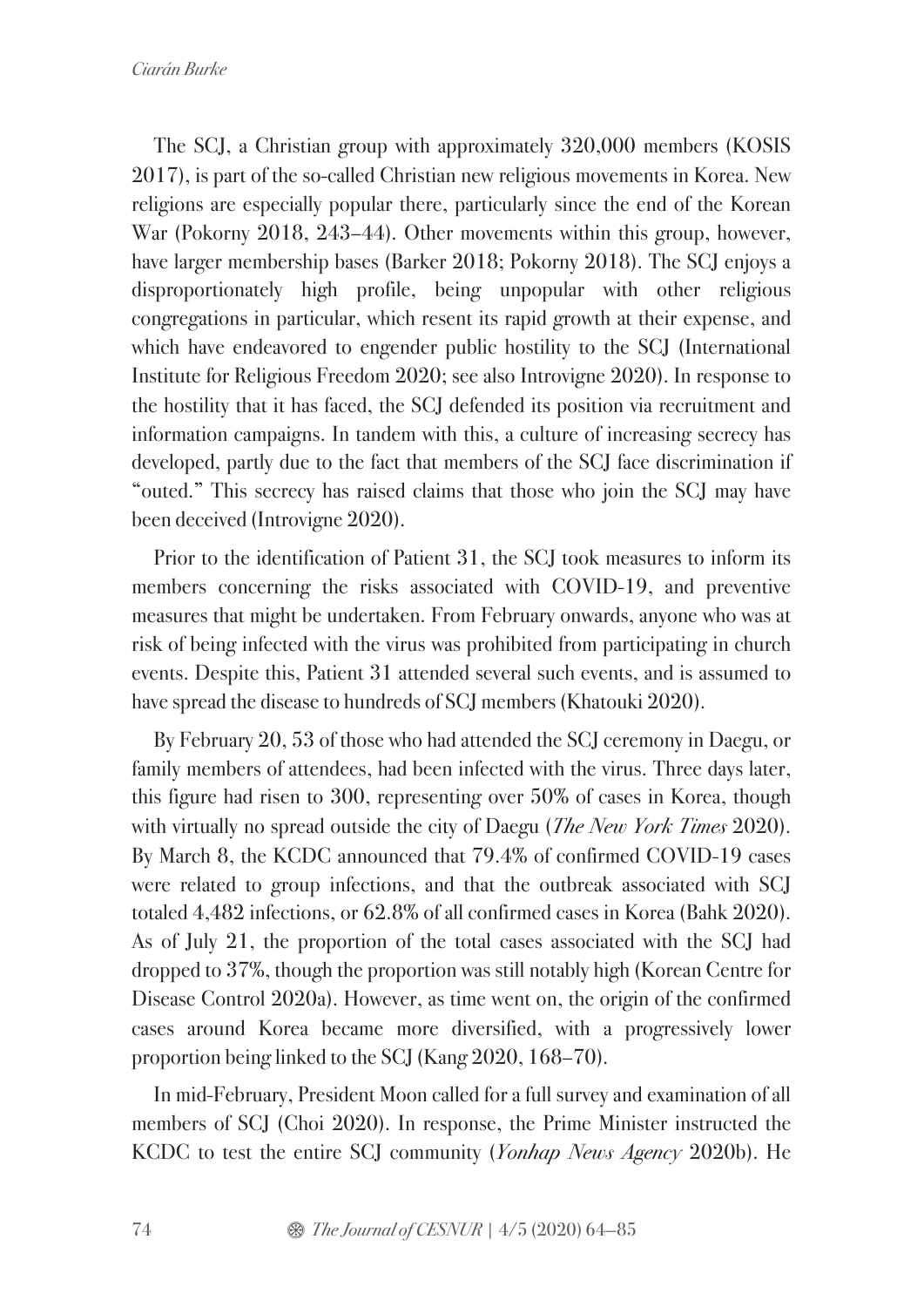vowed that all members of the Church would be "found and tested" (Kim S. 2020). The implication seemed to be that the church's leadership was attempting to hamper such activities. SCJ members were thus interviewed and tested, regardless of whether they had come into contact with the virus, or were even in Korea at the time. This policy was not applied to other groups at the source of outbreaks in the country.

The differential treatment of the SCJ was exacerbated by the media, which cited a culture of secrecy as thwarting the efforts of the KCDC (Rachid 2020). On March 3, SCJ Chairman Lee Man Hee publicly apologized for the church's role in the outbreak, and called for an end to the "stigmatization, hatred and slander" of its followers (Shin and Park 2020). However, no such reprieve was to be granted. Rather, it was clear that the connection between the SCJ and the COVID-19 pandemic was providing ample ammunition for those opposed to the Church and its interests. The SCJ was repeatedly cast as having provided false lists of members to the government (Khatouki 2020). Other false and increasingly wild rumors were also propagated (Khatouki 2020).

Just as the media added fuel to the government's fire, official action was, in turn, cast as responding to the outrages reported by the media. The KCDC issued repeated press releases explicitly linking the SCJ to the outbreak in statistical terms, using a separate column for SCJ-linked cases of coronavirus, thereby contributing to the impression that the SCJ should continue to be seen as an independent originator of the virus. The same treatment was not applied to other groups. Patient 31 was often referred to as a "superspreader" (Korean Centre for Disease Control 2020b). The KCDC called the SCJ a "cult" in an official report that led world news to employ the same term (Down to Earth 2020). This led to increased marginalization.

In March, Seoul Mayor, the late Park Won-soon (1956–2020), announced a lawsuit against 12 SCJ leaders "for murder, injury, and violation of prevention and management of infectious diseases" (Mahbubani 2020) "through willful negligence" (Choe 2020). He also threatened to revoke the SCJ's operating license, while the central government closed SCJ facilities (Choe 2020). In late February, a petition to President Moon urging the disbandment of the SCJ attracted over 750,000 signatures, most of them from fundamentalist Christian groups (Kim T. 2020). In response, the Korean Government admitted that it was not within its powers to ban a church, but the National Tax Service immediately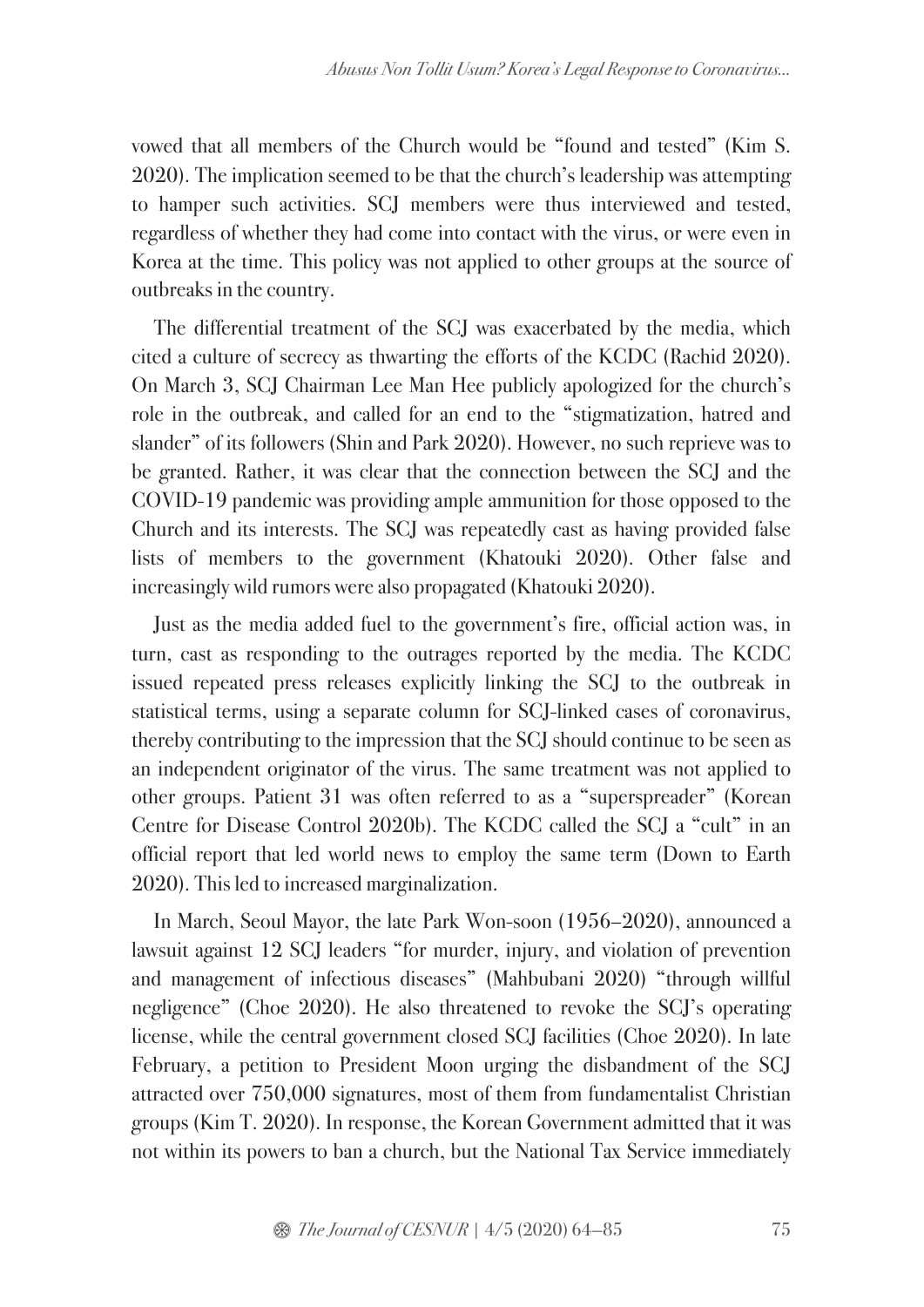started investigating the SCJ (Yonhap 2020a). On February 25, SCJ headquarters in Gwacheon, Gyeonggi Province, was raided (Jun 2020). Lee Jaemyung, the Governor of Gyeonggi Province, and member of the ruling Democratic Party, who led the raid, pronounced that "this is a state of war," with the SCJ clearly identified as the enemy (Rachid 2020).

On June 22, the City of Daegu began the process of suing the SCJ for damages on the grounds of allegedly hindering lockdown efforts and causing thousands of additional infections, demanding 100 billion won, or two-thirds of the coronavirus-related spending of the city (Perper 2020). On July 8, Suwon District Court issued a warrant for the arrest of three SCJ officials on charges of obstructing justice and inciting the destruction of evidence (*Yonhap News Agency* 2020c). These individuals were accused of providing health authorities with erroneous information and documentation regarding the number of SCI followers and the venues of past gatherings. Further prosecutions occurred, in turn, on grounds of allegedly concealing information concerning a limited number of church members (*Teller Report* 2020).

While the SCJ was facing continued attacks from both the media and the central government, other churches had also been linked to outbreaks of COVID-19 in Korea. These included the Wangsung Presbyterian Church (WPC), though as a much smaller congregation, it attracted less attention (Yonhap 2020b). However, further clusters were identified around the Anyang Jesus Younggwang Church, the Ilgok Central Church, the River of Grace Community Church in Seongnam, the Manmim Central Church, and the Gwangneuksa Temple in Gwangju (Korean Centre for Disease Control 2020b). The response of the Korean administration to these outbreaks was distinctly different from that which had been meted out to the SCJ. The KCDC recommended a generalized framework of preventive measures applicable to *all*  religious facilities, without specifying or taking measures against any individual congregation. These included contactless events, directions on how to move towards online activities, social distancing, and avoiding activities such as singing, chanting, and shouting that may be prone to move respiratory droplets through the air (Korean Centre for Disease Control 2020b).

From an epidemiological perspective, the situation as it had evolved by July, involving multiple clusters, was and is far less controllable and potentially more disconcerting than when infections originated in a single cluster (involving the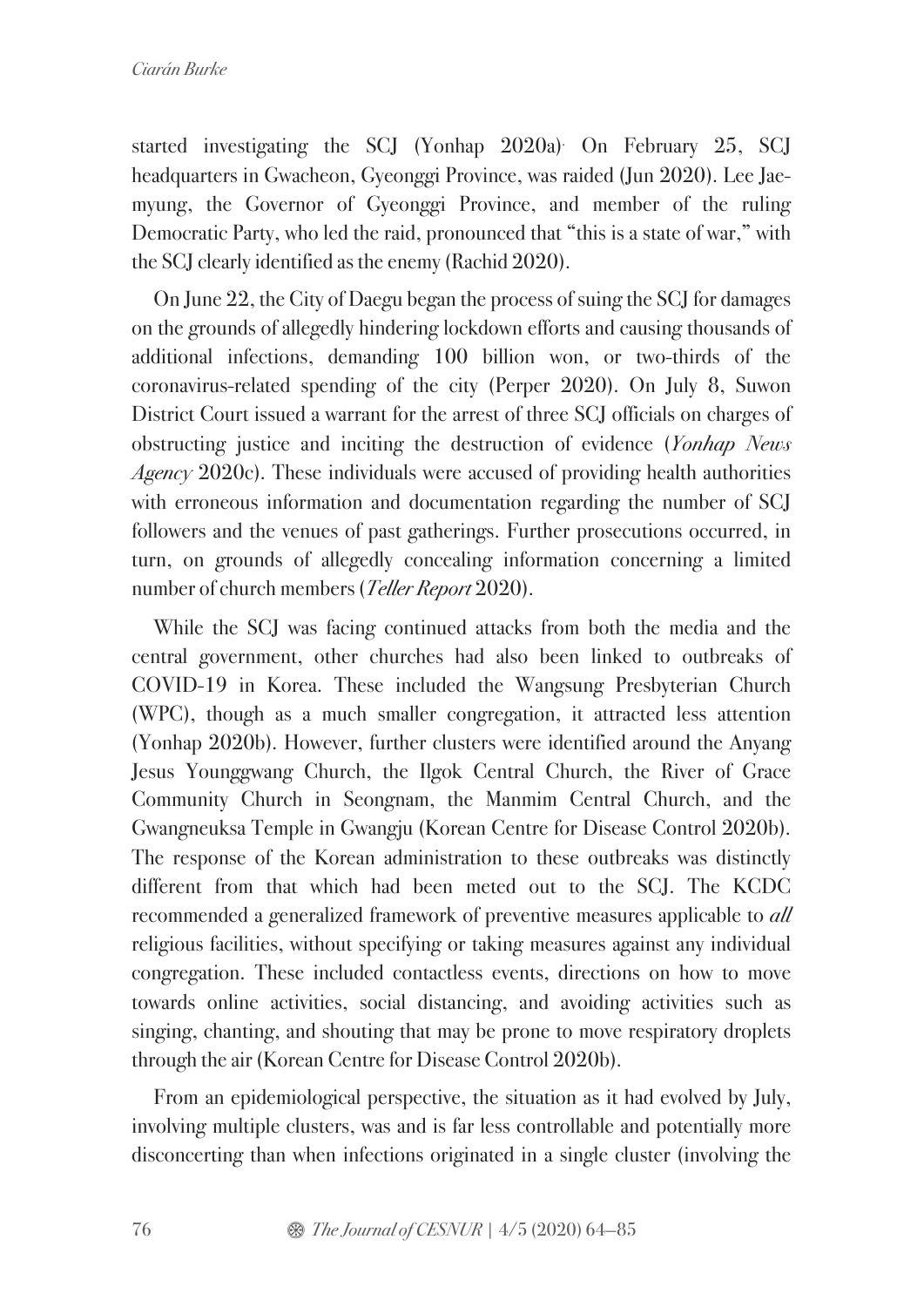SCJ) (Lee and Bak 2020). Despite this, as noted, none of the churches involved was subjected to individualized measures on the part of the government attacks by the media, as the SCJ had been in the first wave, although some of their practices appear *prima facie* significantly more controversial than those of SCJ, particularly several months into the epidemic (Park 2020). For example, in March, at the River of Grace Church in Sungnam City, the wife of its leading pastor sprayed salt water into the mouths of followers in the belief that this would prevent the spread of the virus (Park 2020). Many other Protestant churches refused to close their doors and move worship online, sparking some public criticism, but nothing more (*Yonhap News Agency* 2020a), with the exception of the Sarang Jeil Church, whose leader is a well-known opponent of President Moon, and whose prosecution for COVID-19-related violations has just started at the time of this writing.

### Abusus non Tollit Usum*? Assessing Korea's Interaction with the SCJ in Light of its Human Rights Commitments*

The treatment of the SCJ by the Korean authorities—at local, municipal, regional, and central level—raises two *prima facie* concerns. The first pertains to the differential treatment of members of the SCJ *vis-à-vis* members of other religious congregations in Korea. This raises questions of (non-)*discrimination.*  The second concern relates to the measures employed in relation to the SCJ, and whether they were actually fit for purpose in order to contain the spread of the pandemic, or whether less restrictive and invasive measures could have served the same purpose. This raises questions of *proportionality.*

Non-discrimination and proportionality are important obligations, incumbent upon states by virtue of international human rights law, including core treaties to which Korea is a party. These same treaties allowed for Korea to issue notifications concerning unilateral derogations from certain human rights norms in circumstances in which the state's government deemed there to be a state of emergency threatening the life of the nation. In the event, over 20 states have submitted notifications to the United Nations, the Organization of American States, or the Council of Europe concerning unilateral derogations from some of their treaty obligations under the ICCPR (Article 4), and two regional human rights treaties, the ACHR (Article 27) and the ECHR (Article 15). However,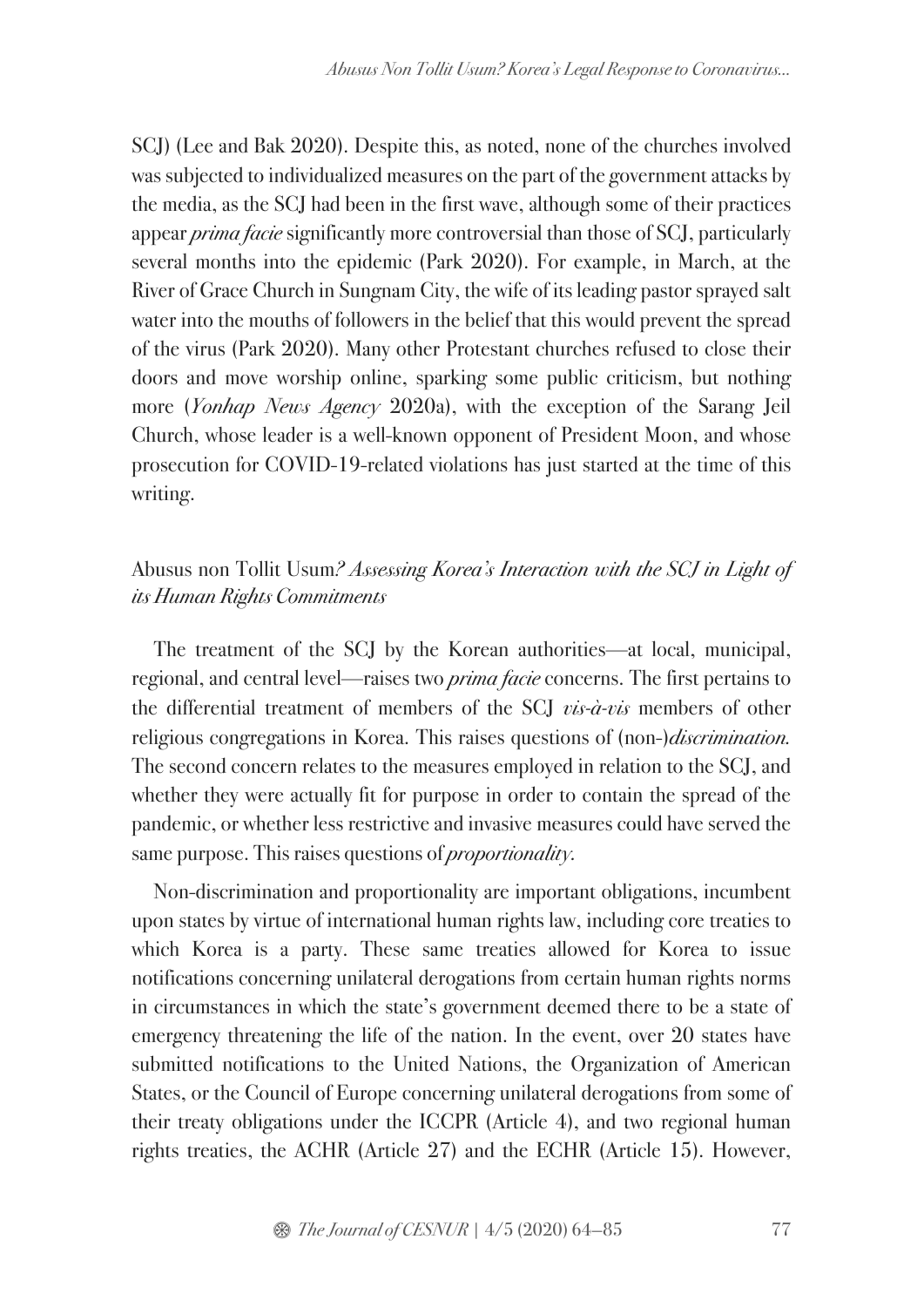Korea did not find it necessary to do so, as it was well legislatively prepared (via the IDCPA) to tackle the crisis. The government further explicitly argued that the situation did not meet the requirements of the Korean Constitution for the issuance of an emergency order (Lee 2020). This entailed that the government was convinced that it could tackle the COVID-19 situation with no substantial derogation to human rights norms, even when legal tools were at its disposal allowing it to derogate, in a limited manner, from such norms.

Despite the *de iure* analysis above, as noted, the *de facto* employment of the legislation in question raises concerns. Although, quite clearly, the Korean authorities had devised a legislative framework that allowed the principal purpose of the IDCPA to be achieved, namely curbing the pandemic (which was factually more successful in Korea than in many other countries), its negative side-effects were significant. The reasons for this have much to do with legislative design.

The IDCPA was conceived in 2015 to deal with an evolving, potentially uncertain, situation involving a future outbreak. Every infectious disease outbreak is different from the last. As such, any legislation aiming to prospectively deal with such outbreaks must fulfil a number of criteria. It must provide the authorities within the state with ample *authority* to take any measures necessary to contain the virus, hamper its spread, deal with infected persons, contact-trace possibly infected persons, and keep the public informed. In addition, it must provide *flexibility* to take account of the particular characteristics of the outbreak as it evolves.

This combination of broad powers (any measures necessary) and flexible working definitions explains much of the language of the IDCPA. Key definitions, such as persons "likely to be infected" (Article 76), are left undefined, as determining infection may be accomplished according to different criteria for different viruses. Similarly, the fact that the definition of the information that the public authorities may seize, and how they may use it, is not made clear. This is particularly relevant, given how quickly information technology is developing, insofar as an open category allows the IDCPA to keep pace with the steady march of technological advancement. However, such flexibility may also pave the road for abuse. Other provisions of the IDCPA also raise similar concerns. Allowing for search and seizure of personal data without judicial oversight may be necessary in a public health emergency, but it represents a very serious intrusion into the private lives of citizens.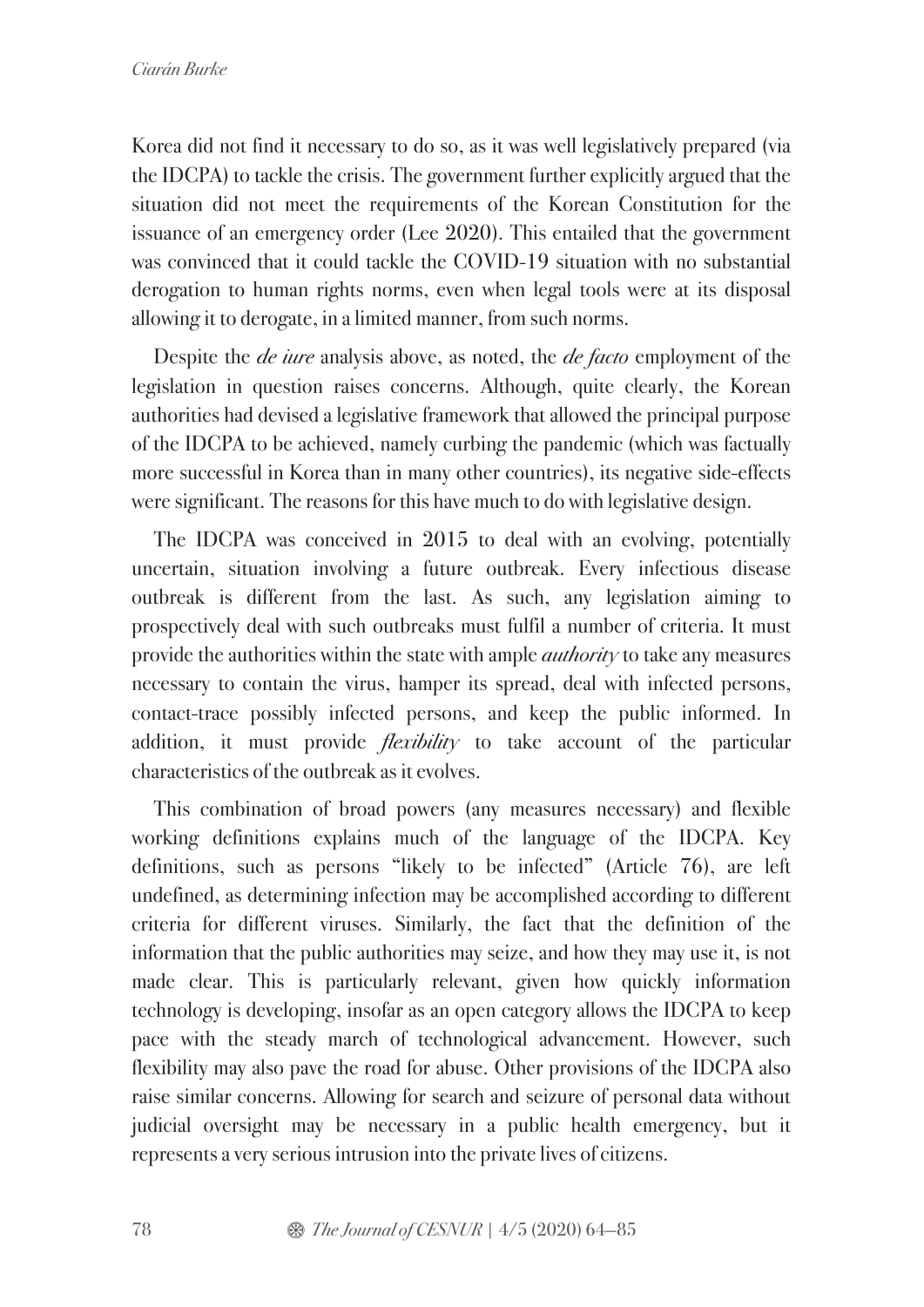Better legislative design can obviate such problems. For example, if search and seizure of personal data without judicial oversight is to be countenanced, such powers should accompanied by sufficient safeguards, including the data minimization principle, storage limitation, integrity and confidentiality, accountability of the data controller, as well as lawfulness, fairness, and transparency—principles succinctly expressed by the European Union General Data Protection Regulation, which represents the gold standard in this domain. Moreover, an effective system of data protection oversight and judicial review must ultimately be available to injured citizens. However, the IDCPA does not espouse similar standards. Rather, the legislation, drafted in the name of efficiency and flexibility, leaves too much room for interpretation by the state authorities, allowing them to employ the Act in a manner contrary to the ICCPR and Korea's human rights obligations, and particularly the proportionality and non-discrimination principles.

The proportionality of actions by Korean state actors—at national, regional, and local level—against the SCJ must be assessed in light of the factual situation. It should be noted that, clearly, the SCJ is not directly and solely responsible for the epidemiological situation in Korea. The latter is highly volatile, and continues to evolve over time. Although the SCJ was, according to the KCDC, linked to approximately 60% of initial infections, by late July, it had been linked with around 35% of cases, and relatively few new cases. Further, *all* SCJ members were traced by the Korean authorities, regardless of whether they had contact with the Daegu cluster. It was not justified for a few dozen initial cases to lead to tracing hundreds of thousands SCJ members, including some outside Korea. In addition, the legislative framework did not provide sufficient guarantees for data protection, and the authorities effectively identified many SCJ members and made their details public, though this was not necessary to protect public health. On this basis, it is clear that the proportionality principle was not respected.

In addition, as noted previously, the non-discrimination principle was also breached by the action of the Korean authorities, as a significantly less restrictive approach was employed with regard to other congregations within Korea that were linked to outbreaks. This has persisted until today, with the KCDC's publications still distinguishing SCJ-linked cases from all other cases, despite new cases associated with the SCJ becoming progressively less statistically significant as time goes on.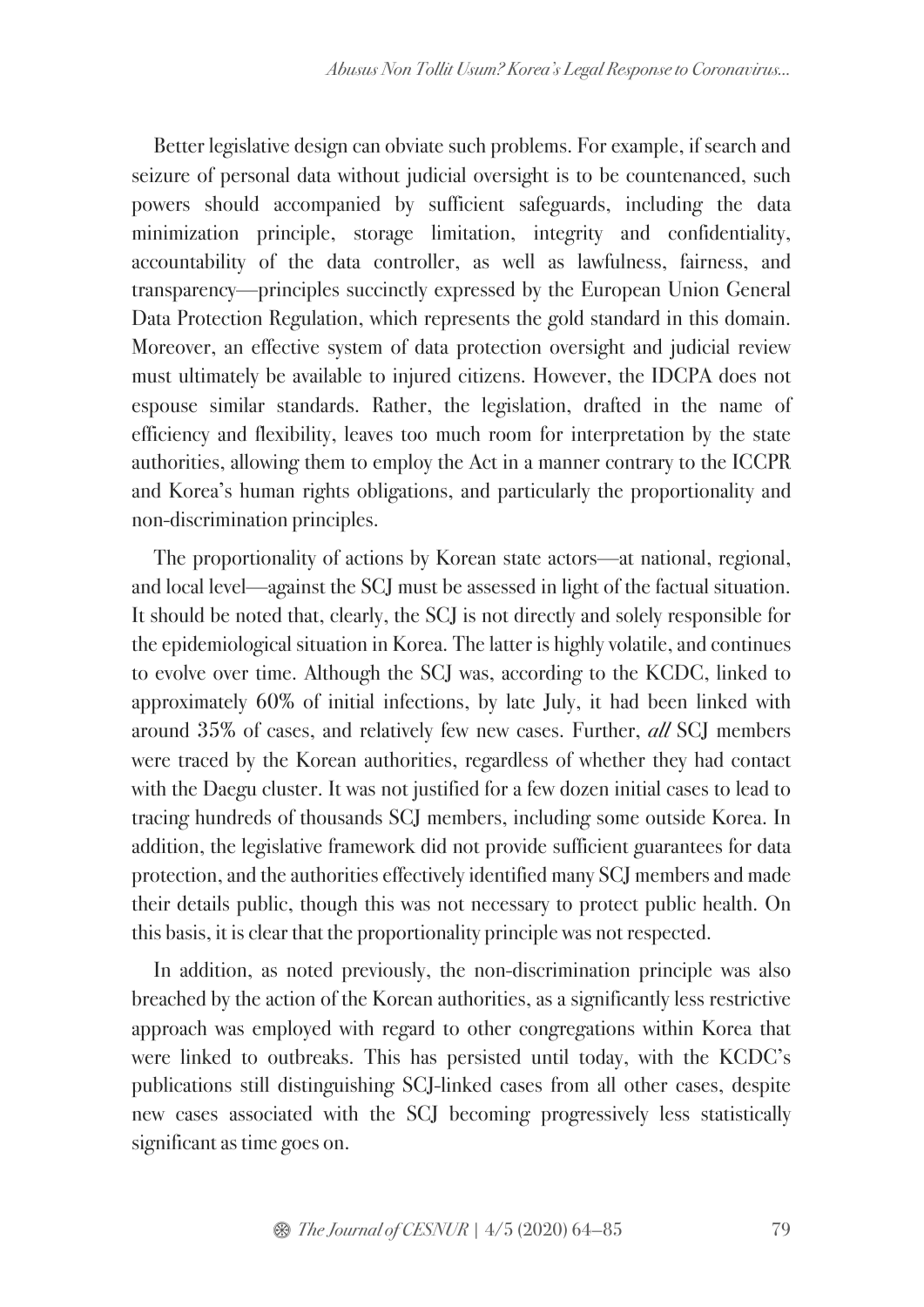### *Conclusion*

On 31 July 2020, Lee Man Hee, Chairman of the SCJ, was arrested for allegedly hiding crucial information from authorities concerning the Church, and thereby contributing to the outbreak. At the time of writing, the case against him has yet to properly begin, and the weight of the evidence is unclear. However, arresting a church leader, let alone an 88-year-old one, for failing to co-operate with draconian measures undertaken on the basis of a broad and uncertain law seems, on the face of it, deeply suspect, and difficult to reconcile with Korea's avowed respect for human rights. It is also worth noting that no other religious leaders have been arrested (at the time of this writing), contributing to the impression that the legal framework is being employed in a manner contrary to the twin principles of proportionality and non-discrimination, and for the persecution of enemies of the political regime.

Responding to any emergency, including one pertaining to public health, involves compromises, which may include human rights implications. Officially declaring a state of emergency and notifying international institutions about derogations from certain human rights treaty obligations can tame emergency powers by making states justify measures taken on the basis of necessity, proportionality, exigency in the situation, temporality, and a commitment to human rights.

However, Korea chose to pursue a different course, which, on the face of it, seemed a good one. By framing the situation as within the bounds of normalcy, and using regular legislation, broad emergency measures were avoided. However, as shown by the IDCPA model, the flexibility needed to make such a model effective may still result in abuses, because pandemics are likely to require exceptional measures and some deviation from full enjoyment of all human rights by all citizens.

The temptation is to give the government space and time to fix the problems that may arise in a time of national crisis. However, democratic oversight mechanisms and human rights are not just fair-weather friends. They are, above all, important when no-one is looking, when people's attention is elsewhere. Legislative drafting must take into account the political temptation to use flexible legislation in a non-impartial manner in order to scapegoat and pursue one's enemies. History has repeatedly shown this to be a potential pitfall of such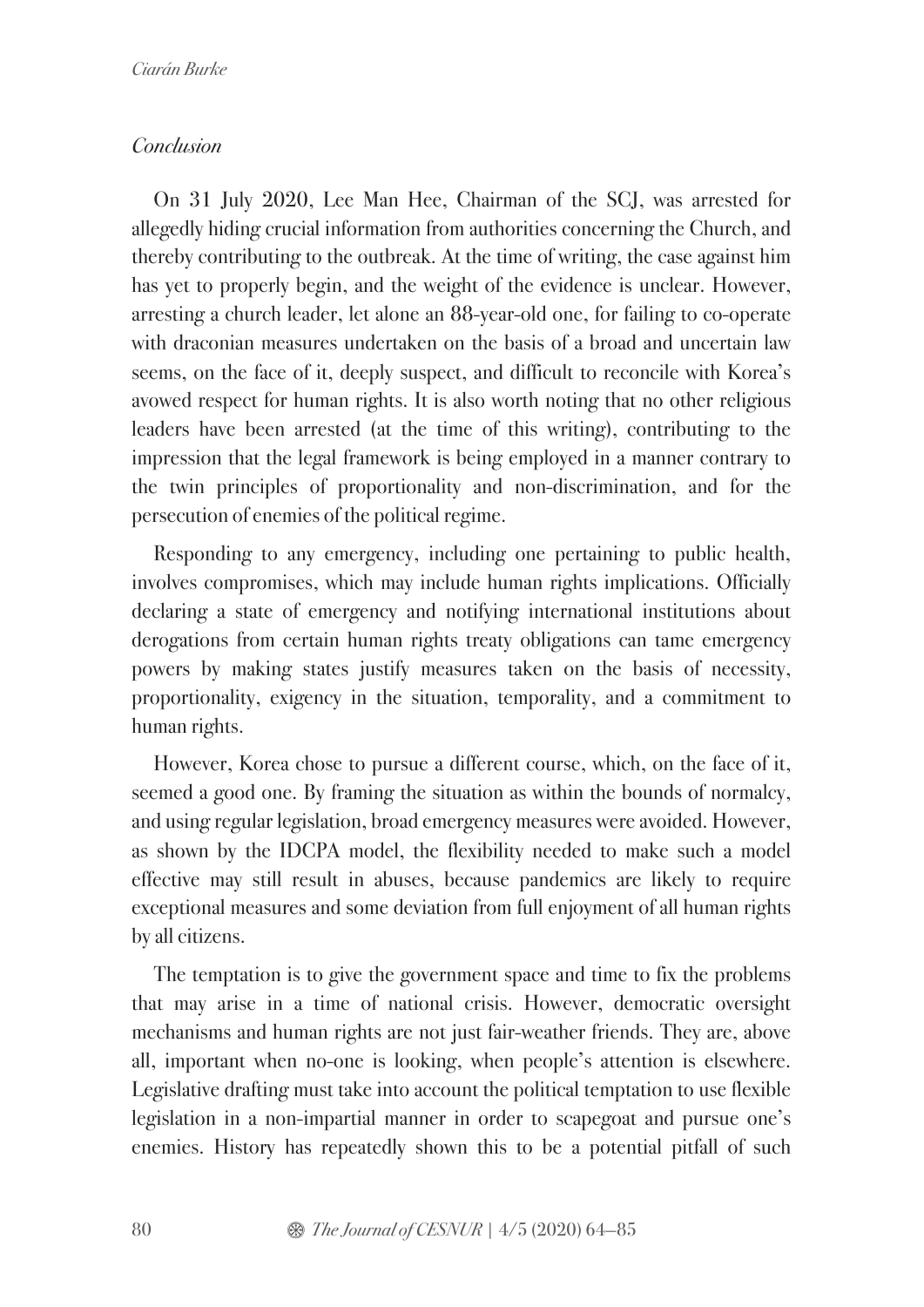enactments. The Korean example, and the IDCPA, are reminders that we should remain vigilant to such problems in the future.

## References

- Bae, Jong-Myon. 2015. "The 'Duty to Prevent' During an Epidemic Situation Like 2015 Korean MERS Outbreak." *Epidemiology and Health* 37:e2015037.
- Bajoria, Jayshree. 2020. "CoronaJihad is Only the Latest Manifestation: Islamophobia in India Has Been Years in the Making." *Human Rights Watch*, May 1. Accessed August 25, 2020. https://bit.ly/2D9pB7q.
- Bahk, Eun-ji. 2020. "New Cases of Infections Drop for Third Day." *The Korea Times*, March 9. Accessed August 12, 2020. https://bit.ly/3hu5Oyb.
- Barker, Eileen. 2018 "The Unification Church." *Alternative Spirituality and Religion Review*. *Special Issue on Korean New Religions* 9(1):91–105.
- Choe, Sang-Hun. 2020 "He Blames 'Evil' for South Korea's Coronavirus Surge. Officials Blame Him." *The New York Times*, March 2. Accessed August 12, 2020. https://nyti.ms/2EtYbcC.
- Choi, He-suk. 2020. "Moon Calls for Inspection of Shincheonji Church of Jesus in Relation to COVID-19." *The Korea Herald*, February 21. Accessed August 12, 2020. https://bit.ly/34uZqmM.
- Chowell, Gerardo, Fatima Abdirizak, Sunmi Lee, Jonggul Lee, Eunok Jung, Hiroshi Nishiura, and Cécile Viboud. 2015. "Transmission Characteristics of MERS and SARS in the Healthcare Setting: A Comparative Study." *BMC medicine* 13(1):210 (1–12).
- Daly, Tom. 2020. "Democracy and the Global Emergency—Shared Experiences, Starkly Uneven Impacts." *Verfassungsblog,* May 15. Accessed August 25, 2020. https://bit.ly/2D3oC8C.
- Do, Je-hae. 2020. "Moon Orders Emergency Economic Policy." *The Korea Times*, February 18. Accessed August 12, 2020. https://bit.ly/3hEcUAc.
- Down To Earth. 2020. "Refrain from Religious Profiling of COVID-19 Cases: WHO in Context of Tabligh." April 7. Accessed August 12, 2020. https://bit.ly/3hruE1X.
- Ellis-Petersen, Hannah, and Shaikh Azizur Rahman. 2020. "Coronavirus Conspiracy Theories Targeting Muslims Spread in India." *The Guardian*, April 13. Accessed on May 18, 2020. https://bit.ly/3htatRc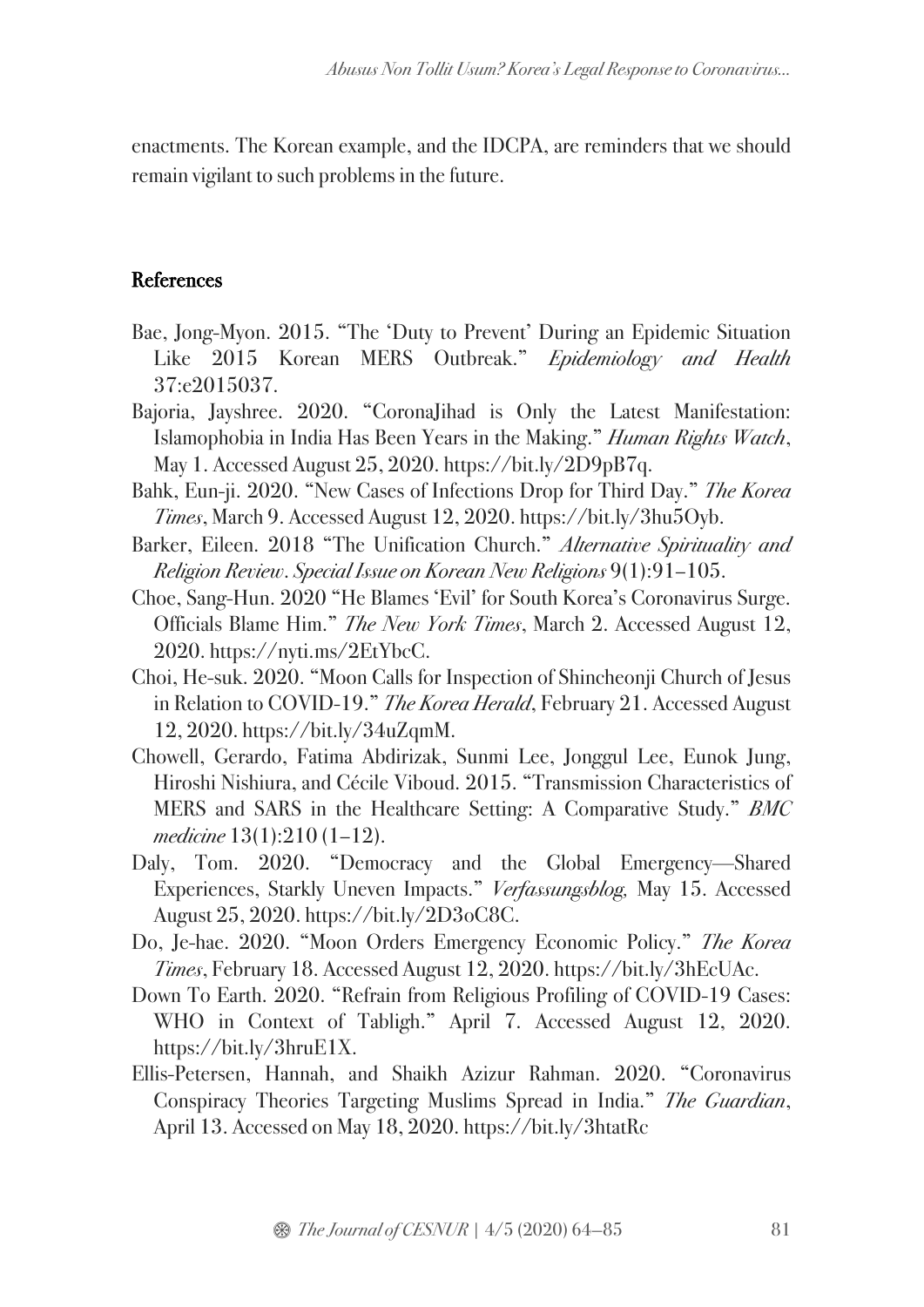- Feinberg, Myriam. 2016. "International Counterterrorism—National Security and Human Rights: Conflicts of Norms or Checks and Balances?" In *National Security, Public Health: Exceptions to Human Rights?*, edited by Myriam Feinberg, Laura Niada-Avshalom, and Brigit Toebes, 388–407. Abingdon: Routledge.
- Ferejohn, John and Paquino, Pasquale. 2004. "The Law of the Exception: A Typology of Emergency Powers." *I-CON* 2(4):210–39.
- Human Rights Watch. 2019. "India: Citizenship Bill Discriminates Against Muslims". December 11. Accessed August 25, 2020. https://bit.ly/2YzNV9T.
- International Institute for Religious Freedom. 2020. "COVID-19 Cannot Be an Excuse to Demonise and Stigmatise a Religious Minority." April 15. Accessed August 12, 2020. https://bit.ly/34uqYsn.
- Introvigne, Massimo. 2020. "Shincheonji: An Introduction." *The Journal of CESNUR* 4(3):3–20. DOI: 10.26338/tjoc.2020.4.3.1.
- Jo, Eun A. 2020. "South Korea's Experiment in Pandemic Surveillance." *The Diplomat*, April 13. Accessed August 12, 2020. https://bit.ly/3le5nKJ.
- Jun, Ji-hye. 2020. "Gov't Raids Shincheonji Headquarters to Secure List of Followers." *The Korea Times*, March 5. Accessed August 12, 2020. https://bit.ly/34usHhl.
- Kang, Yun-Jung. 2020. "Characteristics of the COVID-19 Outbreak in Korea from the Mass Infection Perspective." *Journal of Preventive Medicine & Public Health* 53: 168–73.
- Kapila, Siddharth. 2020. "Will Religion Deliver Us From or Doom Us to the Pandemic?" *The Wire*, April 15. Accessed August 25, 2020. https://bit.ly/2QozdxW.
- Khatouki, Christopher. 2020. "Clandestine Cults and Cynical Politics: How South Korea Became the New Coronavirus Epicentre." *The Diplomat*, March 12. Accessed August 12, 2020. https://bit.ly/2EpHQpx.
- Kim, Brian. 2020. "Lessons for America: How South Korean Authorities Used Law to Fight the Coronavirus." *Lawfare*, March 16. Accessed August 25, 2020. https://bit.ly/34vSHco.
- Kim, Dohyeong. 2017. "Public Health Crisis in South Korea: Policy Failure or Social Trust." In *Korean Cases in Public Administration for Training and Practice*, edited by Sujae Yoon, 193–225. Seoul: Daeyoung Moonhwasa Publishing Co.
- Kim, So-hyun. 2020. "Shincheonji Didn't Lie About Membership Figures." *The Korea Herald*, March 17. Accessed August 12, 2020. https://bit.ly/3jdqQla.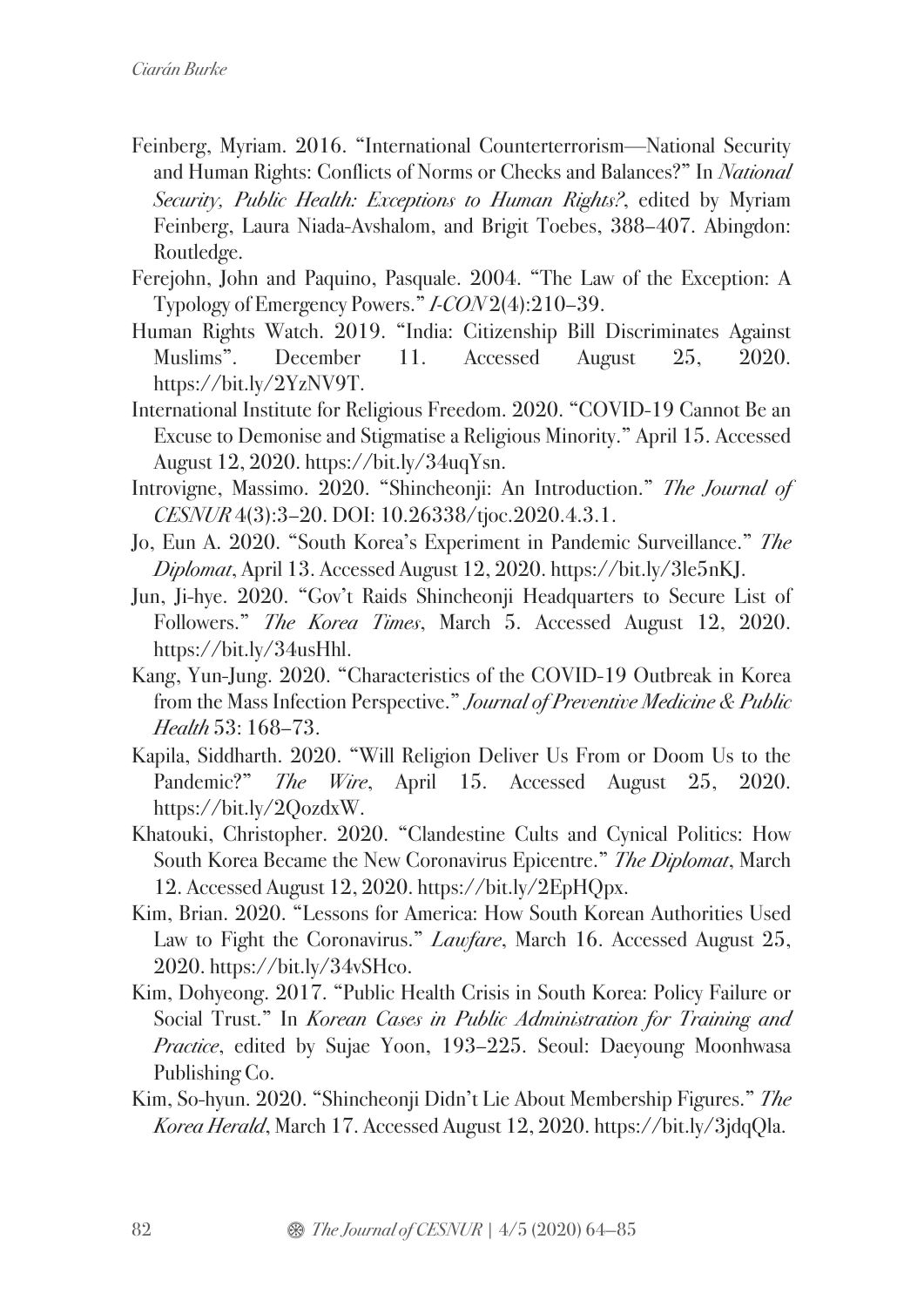- Kim, Tong-Hyung. 2020. "500 of Korea's 1,000 Coronavirus Cases Tied to Shincheonji Church." *Christianity Today*, 25 February 2020. Accessed August 12, 2020. https://bit.ly/3hqTjUk.
- Korean Centre for Disease Control. 2020a. "The Updates on COVID-19 in Korea as of 21 July." July 21. Accessed August 12, 2020. https://bit.ly/2EuM1An.
- Korean Centre for Disease Control. 2020b. "The Updates on COVID-19 in Korea as of 6 July." July 6. Accessed August 12, 2020. https://bit.ly/3jiqkCJ.
- KOSIS. 2017. "Statistics." May 1. Accessed August 12, 2020. https://bit.ly/3lcGbo9.
- Krishnan, Murali. 2020. "Indian Muslims Face Renewed Stigma Amid COVID-19 Crisis." *Deutsche Welle*, May 14. Accessed May 18, 2020. https://bit.ly/3jbnNtH.
- Lee, Changhwan, and Moran Ki. 2015. "Strengthening Epidemiologic Investigation of Infectious Diseases in Korea: Lessons from the Middle East Respiratory Syndrome outbreak." *Journal of the Korean Medical Association*  58(8):706. Accessed August 25, 2020. https://bit.ly/3hCGOF2.
- Lee Hye-in, and Bak, Chae-yeong. 2020. "Infectious Disease Experts Call for Need to Expand Level-2 Physical Distancing Nationwide." *The Kyunghyang Shinmun*, July 7. Accessed August 12, 2020. https://bit.ly/3gpfLM5.
- Lee, Sang-il. 2015. "Costly Lessons From the 2015 Middle East Respiratory Syndrome Coronavirus Outbreak in Korea." *Journal of Preventive Medicine & Public Health* 48(6):274–76.
- Lee, Seokmin. 2020. "Fighting COVID 19—Legal Powers and Risks: South Korea." *Verfassungsblog*, March 25. Accessed August 25, 2020. https://bit.ly/2Qv1Zx0.
- Lee, Whiejin. 2017 "The Enforcement of Human Rights Treaties in Korean Courts." *Asian Yearbook of International Law* 23(95):95–136.
- Lim, Poh Lian. 2015. "Middle East Respiratory Syndrome (MERS) in Asia: Lessons Gleaned from the South Korean Outbreak," *Transactions of The Royal Society of Tropical Medicine and Hygiene* 109(9):541–42.
- Mahbubani, Rhea. 2020. "The Leader of a Fringe Religious Sect at the Center of South Korea's Coronavirus Outbreak Has Apologized as Seoul's Mayor Files Lawsuit Accusing the Group of 'Murder' and 'Injury.'" *Business Insider*, March 2. Accessed August 12, 2020, https://bit.ly/3ljONci.
- Naqvi, Muneeza, and Upmanyu Trivedi. 2020 "A New Wave of Anti-Muslim Anger Threatens India's Virus Fight." *Bloomberg*, April 23. Accessed August 25, 2020. https://bloom.bg/2Ei71dU.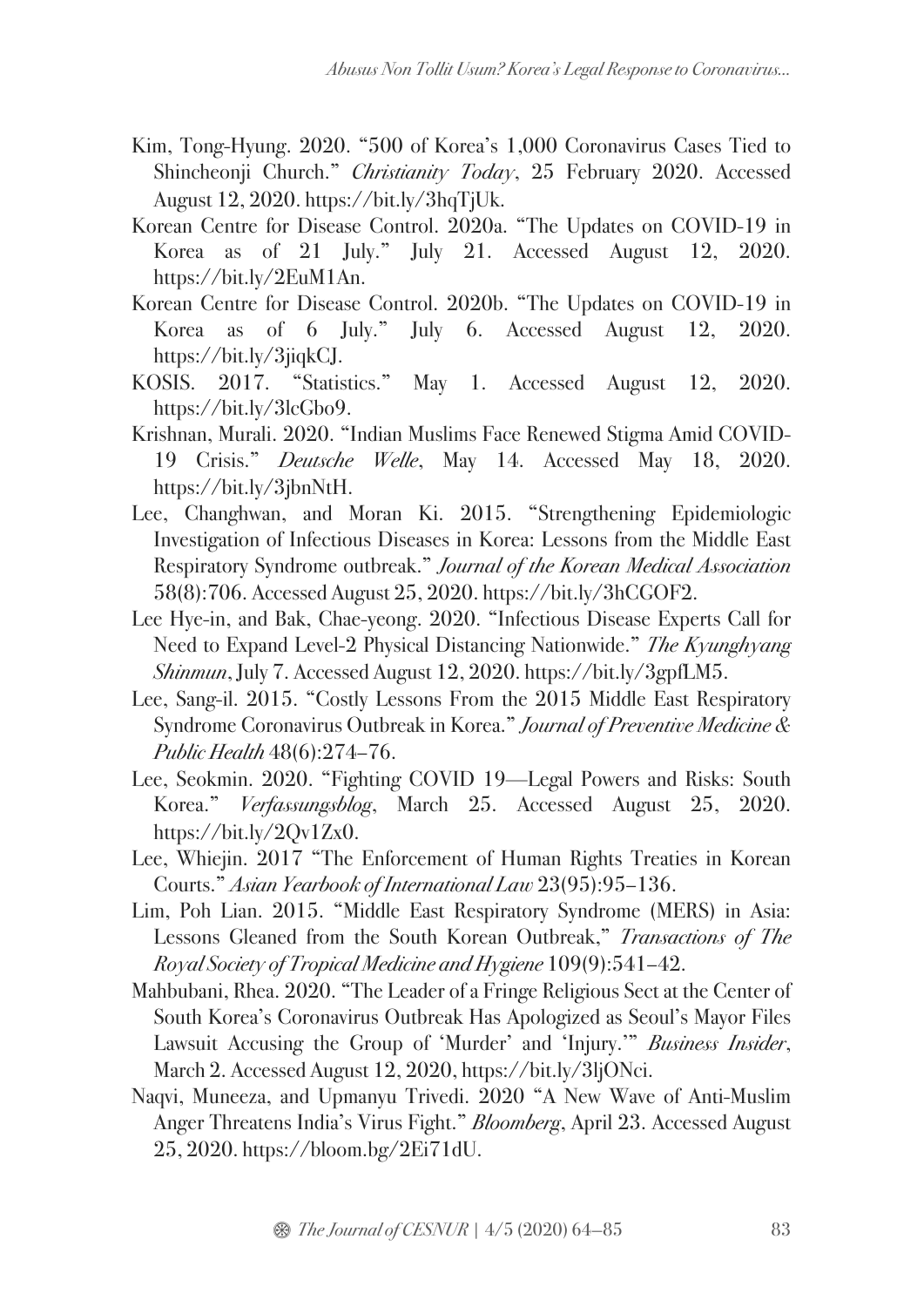- Oh, Seung-Youn. 2020. "South Korea's Success Against COVID-19." *The Regulatory Review*, May 14. Accessed August 25, 2020. https://bit.ly/32t0sND.
- Park, Chan-kyong. 2020. "Coronavirus Cluster Emerges at Another South Korean Church, as Others Press Ahead with Sunday Services." *South China Morning Post*, March 30. Accessed August 12, 2020. https://bit.ly/3j6lPuG.
- Park, Mijeong. 2017. "Infectious disease-related laws: prevention and control measures." *Epidemiology and Health* 39:e2017033.
- Perper, Rosie. 2020. "A South Korean Doomsday Church Linked to Thousands of Coronavirus Cases is Being Sed for \$82 million in Damages." *Insider*, June 25. Accessed August 12, 2020, https://bit.ly/2Ei7lt8.
- Pokorny, Lukas. 2018 "Korean New Religious Movements: An Introduction." In *Handbook of East Asian New Religious Movements*, edited by Lukas Pokorny and Franz Winter, 231–54. Leiden and Boston: Brill.
- Prasad, Ajnesh. 2020. "The Organization of Ideological Discourse in Times of Unexpected Crisis: Explaining How COVID-19 Is Exploited by Populist Leaders." *Leadership* 16(3):294–302.
- Rachid, Raphael. 2020. "Being Called a Cult Is One Thing, Being Blamed for an Epidemic Is Quite Another." *The New York Times*, March 9. Accessed August 12, 2020. https://nyti.ms/3lipzeE.
- Regan, Helen, Priyali Sur, and Vedika Sud. 2020. "India's Muslims Feel Targeted by Rumors They're Spreading Covid-19." *CNN*, April 24. Accessed May 20, 2020. https://cnn.it/31oZJh8.
- Rosenfeld, Sophia. 2018. *Democracy and Truth—A Short History*. Philadelphia: University of Pennsylvania Press.
- Schneider, Hans. 1955. *Das Ermächtigungsgesetz vom 24. März 1933*. (Schriftenreihe der Bundeszentrale für Heimatdienst 10). Bonn: Bundeszentrale für Heimatdienst.
- Shin, Ji-hye. 2015. "Korea Mulling Disclosure of MERS-Affected Hospitals." *The Korea Herald*, June 2. Accessed August 25, 2020. http://www.koreaherald.com/view.php?ud=20150602001071.
- Shin, Hyonhee, and Park Ju-min. 2020 "Founder of South Korea Church at Center of Virus Outbreak Regrets 'Great Calamity.'" *Reuters*, March 2. Accessed August 12, 2020. https://reut.rs/3gtDtXu.
- Slater, Joanna, and Niha Masih. 2020. "As the World Looks for Coronavirus Scapegoats, Muslims Are Blamed in India." *The Washington Post*, April 23. Accessed May 18, 2020. https://wapo.st/3gAafqh.